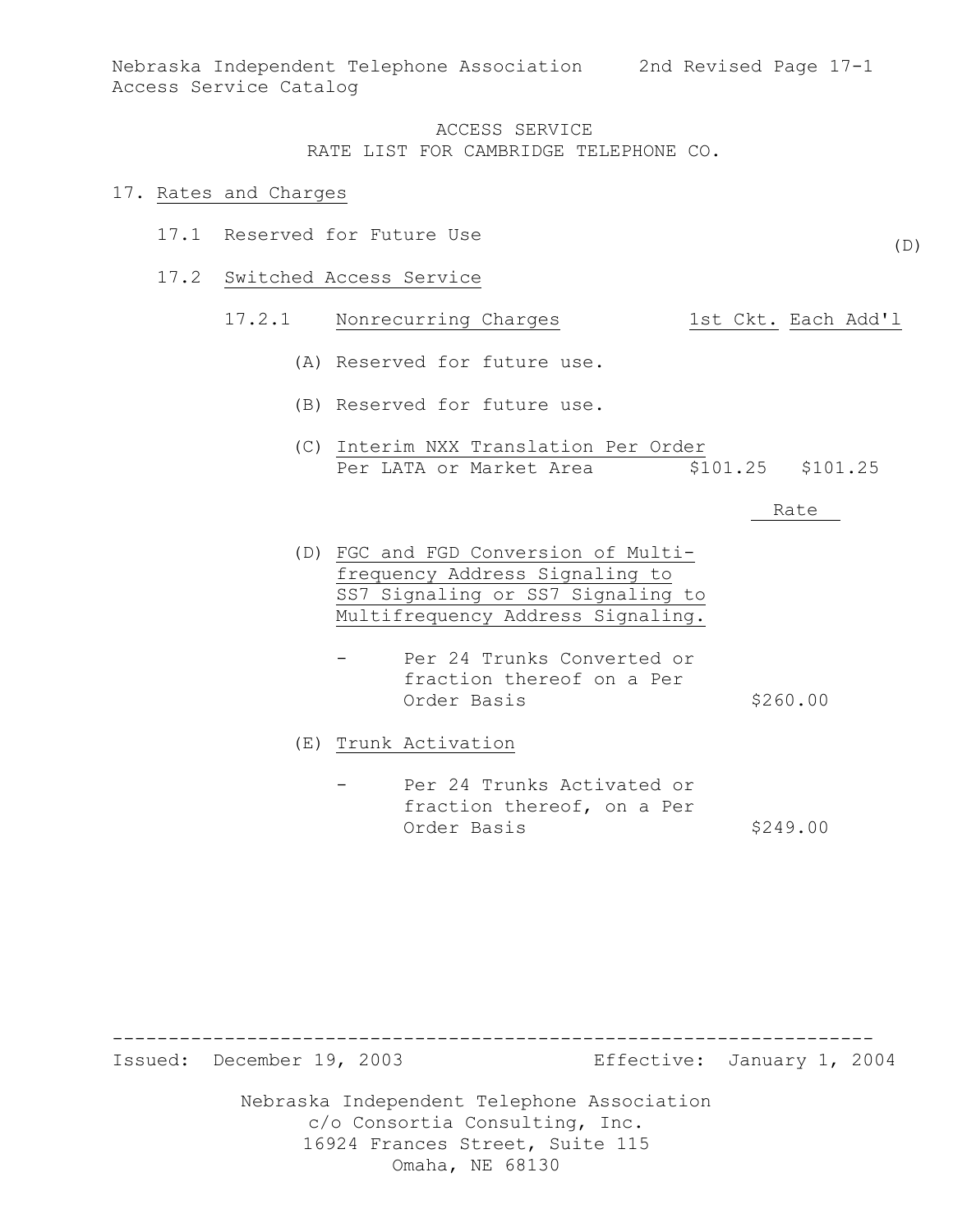| Nebraska Independent Telephone Association 6th Revised Page 17-2             |                         |     |
|------------------------------------------------------------------------------|-------------------------|-----|
| Access Service Catalog                                                       |                         |     |
| ACCESS SERVICE<br>RATE LIST FOR CAMBRIDGE TELEPHONE CO.                      |                         |     |
| 17. Rates and Charges                                                        |                         |     |
| 17.2.2 Local Transport                                                       | Rate                    |     |
| Direct Trunked Transport                                                     |                         |     |
| Direct Trunked Facility                                                      |                         |     |
| Per Mile                                                                     |                         |     |
| - Voice Grade                                                                | (See Note)              |     |
| - High Capacity DS1                                                          | (See Note)              |     |
| - High Capacity DS3                                                          | (See Note)              |     |
| Direct Trunked Termination                                                   |                         |     |
| Per Termination                                                              |                         |     |
| - Voice Grade                                                                | (See Note)              |     |
| - High Capacity DS1                                                          | (See Note)              |     |
| - High Capacity DS3                                                          | (See Note)              |     |
| Multiplexing                                                                 |                         |     |
| Per Arrangement                                                              |                         |     |
| - DS3 to DS1                                                                 | (See Note)              |     |
| DS1 to Voice                                                                 | (See Note)              |     |
| Tandem Switched Transport                                                    |                         |     |
| -Tandem Switched Facility*                                                   |                         | (C) |
| Per Access Min. Per Mile                                                     |                         |     |
| Originating                                                                  | \$0.00103979            |     |
| Terminating                                                                  | (See Note)              |     |
| -Tandem Switched Termination*                                                |                         | (C) |
| Per Access Minute Per Term.                                                  |                         |     |
| Originating                                                                  | \$0.00782146            |     |
| Terminating                                                                  | (See Note)              |     |
| -Tandem Switching*                                                           |                         | (C) |
| Per Access Minute/Tandem                                                     | \$0.00345375            |     |
| -Joint Tandem Switched Transport*                                            |                         | (N) |
| (Per Originating Toll Free Only)                                             |                         |     |
| Access Minute Per Tandem                                                     | (See Note)              | (N) |
| Network Blocking Per Blocked Call                                            |                         |     |
| Applies to FGD only                                                          | \$0.0155                |     |
| *Joint Tandem Switched Transport applies per tandem to originating           |                         | (N) |
| toll free minutes only in lieu of the Tandem Switched Facility,              |                         |     |
| Tandem Switched Termination and Tandem Switching rate elements.              |                         | (N) |
| NOTE: Rate mirrors NECA Tariff FCC No. 5                                     |                         |     |
| Issued: June 18, 2021                                                        | Effective: July 1, 2021 |     |
|                                                                              |                         |     |
| Nebraska Independent Telephone Association<br>c/o Consortia Consulting, Inc. |                         |     |
| 16924 Frances Street, Suite 115                                              |                         |     |
| Omaha, NE 68130                                                              |                         |     |
|                                                                              |                         |     |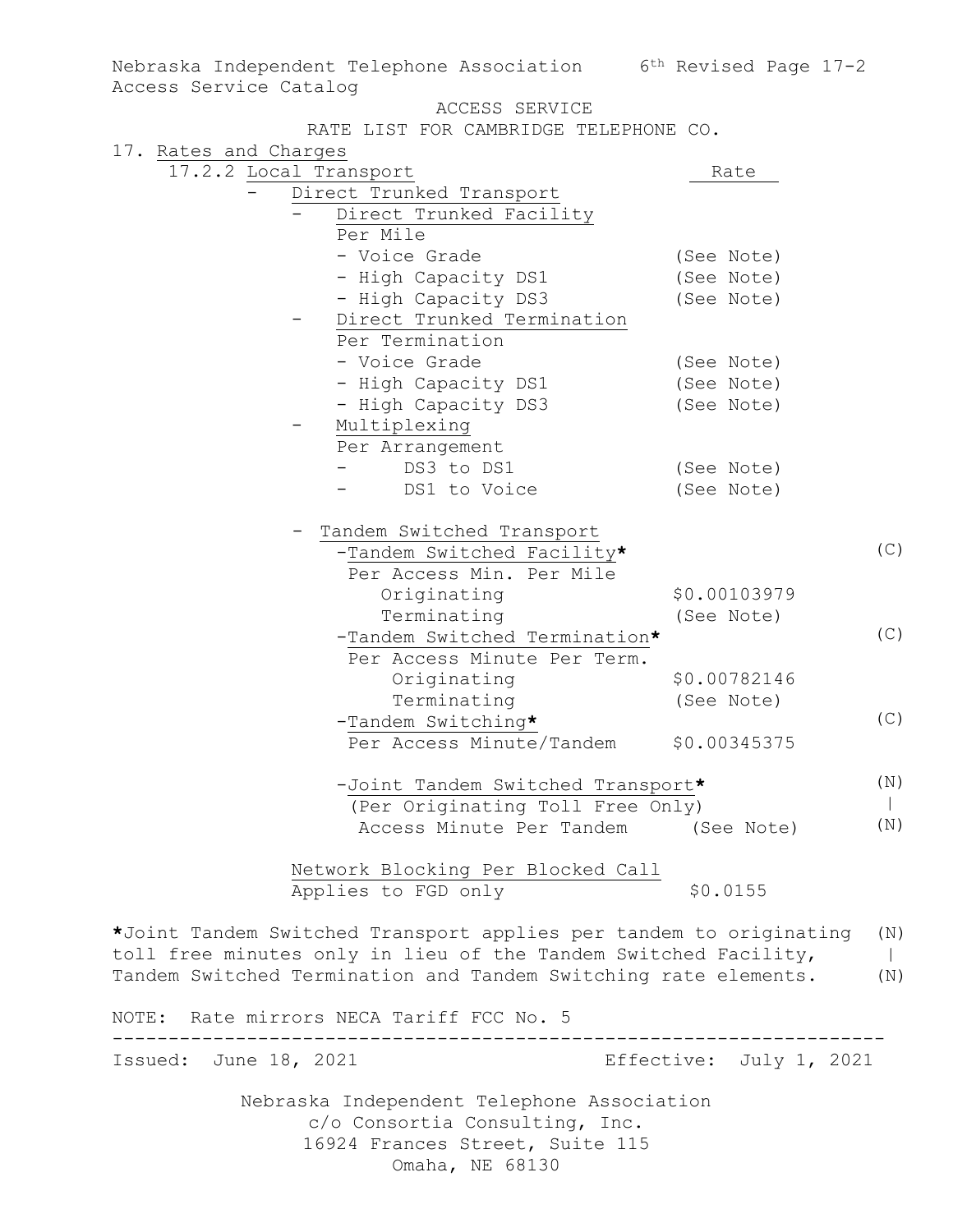Nebraska Independent Telephone Association 1st Revised Page 17-3 Access Service Catalog

### ACCESS SERVICE RATE LIST FOR CAMBRIDGE TELEPHONE CO.

#### 17. Rates and Charges (Cont'd.)

- 17.2 Switched Access Service (Cont'd.)
	- 17.2.2 Local Transport (Cont'd.)

#### (A) Common Channel Signaling Network Connection\*

|     |     |                                                    |  | Rate       |     |
|-----|-----|----------------------------------------------------|--|------------|-----|
|     | (1) | Signaling Network Access Link                      |  |            |     |
|     |     | Signaling Mileage<br>Facility per Mile             |  | \$3.96     |     |
|     |     | - Signaling Mileage Termination<br>per Termination |  | \$39.79    |     |
|     |     |                                                    |  | NRC**      |     |
|     | (2) | STP Port<br>- per Port                             |  | \$455.00   |     |
| (B) |     | 800 Data Base Access Service Queries               |  |            | (C) |
|     |     | Per Query<br>- Basic                               |  | (See Note) | (R) |
|     |     | - Vertical Feature                                 |  | (See Note) | (R) |

Nebraska Independent Telephone Association c/o Consortia Consulting, Inc. 16924 Frances Street, Suite 115 Omaha, NE 68130 NOTE: Rate Mirrors NECA Tariff No. 5 for 800 Data Base Queries \*Available where technically feasible, as designated in NECA Tariff F.C.C. No. 4, Wire Center Information. \*\*NRC is an abbreviation for nonrecurring charge. -------------------------------------------------------------------- Issued: June 18, 2021 Effective: July 1, 2021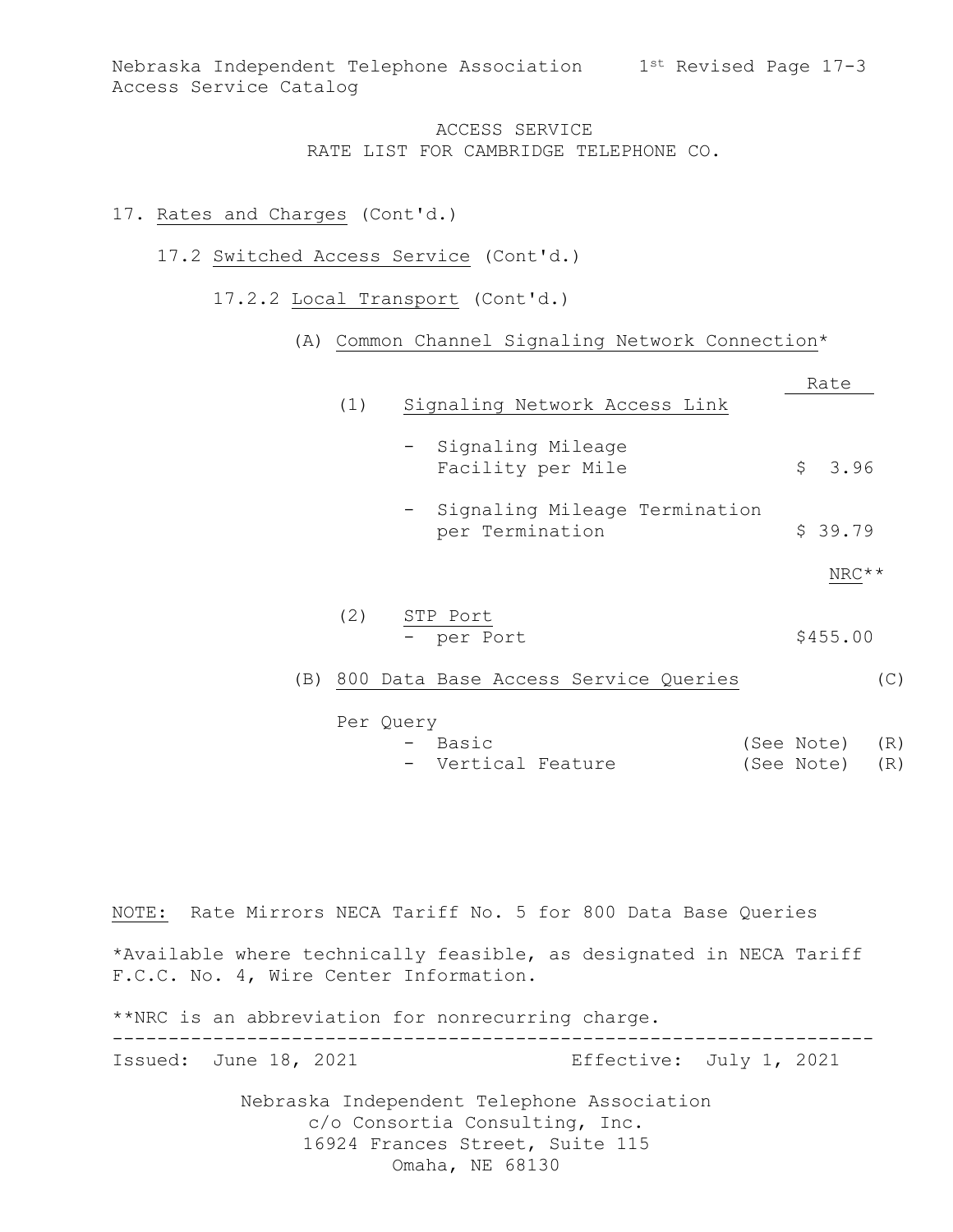| Access Service Catalog          | Nebraska Independent Telephone Association                                                                                                            | 3rd Revised Page 17-4                                      |
|---------------------------------|-------------------------------------------------------------------------------------------------------------------------------------------------------|------------------------------------------------------------|
|                                 | ACCESS SERVICE<br>RATE LIST FOR CAMBRIDGE TELEPHONE CO.                                                                                               |                                                            |
| 17. Rates and Charges (Cont'd.) | 17.2 Switched Access Service (Cont'd.)<br>17.2.3 End Office                                                                                           |                                                            |
|                                 | (A) Local Switching<br>Per Access Minute                                                                                                              | Rate                                                       |
|                                 | (Applies to Non-Toll Free)<br>Originating<br>Terminating                                                                                              | (C)<br>\$0.03214875<br>(See Note)                          |
|                                 | (Applies to Toll Free Only)<br>Originating<br>Terminating                                                                                             | (N)<br>(See Note 1)<br>$\mathbf{L}$<br>(See Note 1)<br>(N) |
|                                 | (B) Information Surcharge<br>-Per 100 Access Minutes                                                                                                  |                                                            |
|                                 | (Applies to Non-Toll Free)<br>Originating<br>Terminating                                                                                              | (C)<br>\$0.021625<br>(See Note)                            |
|                                 | (Applies to Toll Free Only)<br>Originating<br>Terminating                                                                                             | (N)<br>(See Note 1)<br>$\mathbf{L}$<br>(See Note 1)<br>(N) |
|                                 | 17.2.4 Reserved for future use.                                                                                                                       |                                                            |
|                                 | 17.2.5 Directory Assistance Service<br>(A) Directory Assistance Service                                                                               | Rate                                                       |
|                                 | A Directory Assistance Service<br>Charge applies for each call to<br>Directory Assistance Service.<br>(B) Reserved for future use.                    | \$1.01                                                     |
|                                 | NOTE: Rate mirrors NECA Tariff No. 5.<br>NOTE 1: Rate mirrors NECA Tariff No. 5 for Toll Free Local Switching<br>and Toll Free Information Surcharge. |                                                            |
| Issued: June 18, 2021           |                                                                                                                                                       | Effective: July 1, 2021                                    |
|                                 | Nebraska Independent Telephone Association<br>c/o Consortia Consulting, Inc.<br>16924 Frances Street, Suite 115<br>Omaha, NE 68130                    |                                                            |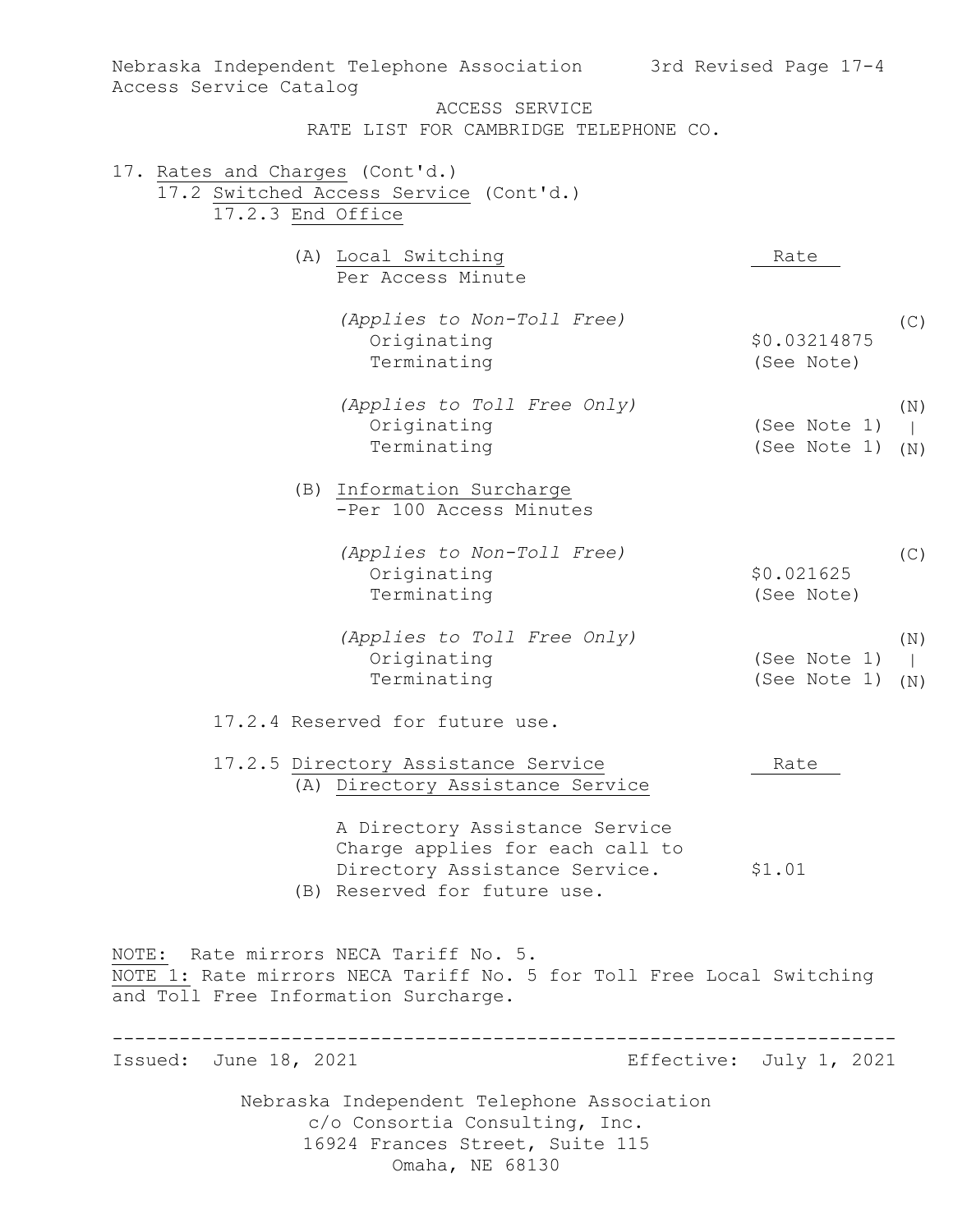### 17. Rates and Charges (Cont'd.)

#### 17.2 Switched Access Service (Cont'd.)

- 17.2.5 Directory Assistance Service (Cont'd.)
	- (C) Credit Allowance for Uncompleted Rate DA Calls

In addition to the credit allowance for Directory Assistance Service Call as set forth in 9.4.8(A) of NECA TARIFF F.C.C. NO. 5, there is also a credit allowance for the Switched Access Service portion in the originating LATA of such DA call. The credit will be as set forth following:

- (1) Reserved for future use.
- (2) Credit per call when FGA or FGB Switched Access Service is billed using per minute rates \$0.0659
- (3) Credit per call when FGC or FGD Switched Access Service is billed using per minute rates \$0.0659

17.2.7 Reserved for future use.

Issued: August 20, 1999 Effective: September 1, 1999

Nebraska Independent Telephone Association c/o Consortia Consulting, Inc. 16924 Frances Street, Suite 115 Omaha, NE 68130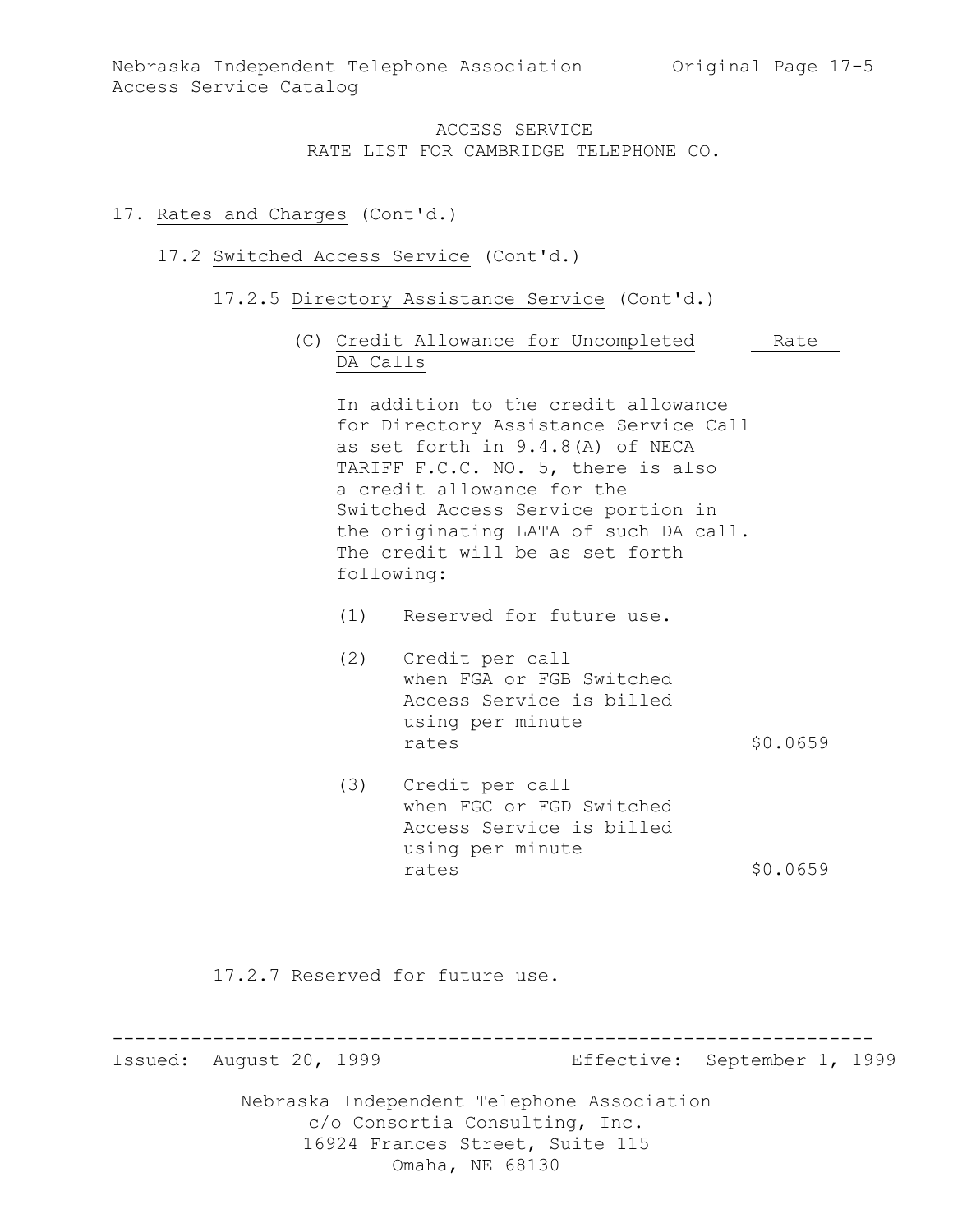Nebraska Independent Telephone Association Original Page 17-6 Access Service Catalog

ACCESS SERVICE RATE LIST FOR CAMBRIDGE TELEPHONE CO.

- 17. Rates and Charges (Cont'd.)
	- 17.3 Special Access Service
		- 17.3.1 Reserved for future use.
		- 17.3.2 Reserved for future use.
		- 17.3.3 Reserved for future use.
		- 17.3.4 Voice Grade Service

Nebraska Independent Telephone Association c/o Consortia Consulting, Inc. 16924 Frances Street, Suite 115 Omaha, NE 68130 Regulations for Voice Grade Service are set forth in NECA TARIFF F.C.C. NO. 5, Section 7.6. NRC\* Monthly 1st Each Add'l. (A) Channel Termination Rate Ckt. Ckt. Per Term. -Two-wire \$22.36 \$78.05 \$78.05 \$32.21 \$78.05 \$78.05 (B) Channel Mileage Monthly Rate (1) Channel Mileage Facility Per Mile  $$1.61$  (2) Channel Mileage Termination Per Termination \$29.88 (C) Optional Features and Functions (1) Bridging (a) Voice Bridging Per Port  $-Two-Wire$  \$ 4.75 -Four-Wire \$ 4.75 (b) Data Bridging Per Port  $-Two-Wire$  \$ 4.75  $-Four-Wire$  \$ 4.75 \*NRC is an abbreviation for nonrecurring charge ----------------------------------------------------------------------- Issued: August 20, 1999 Effective: September 1, 1999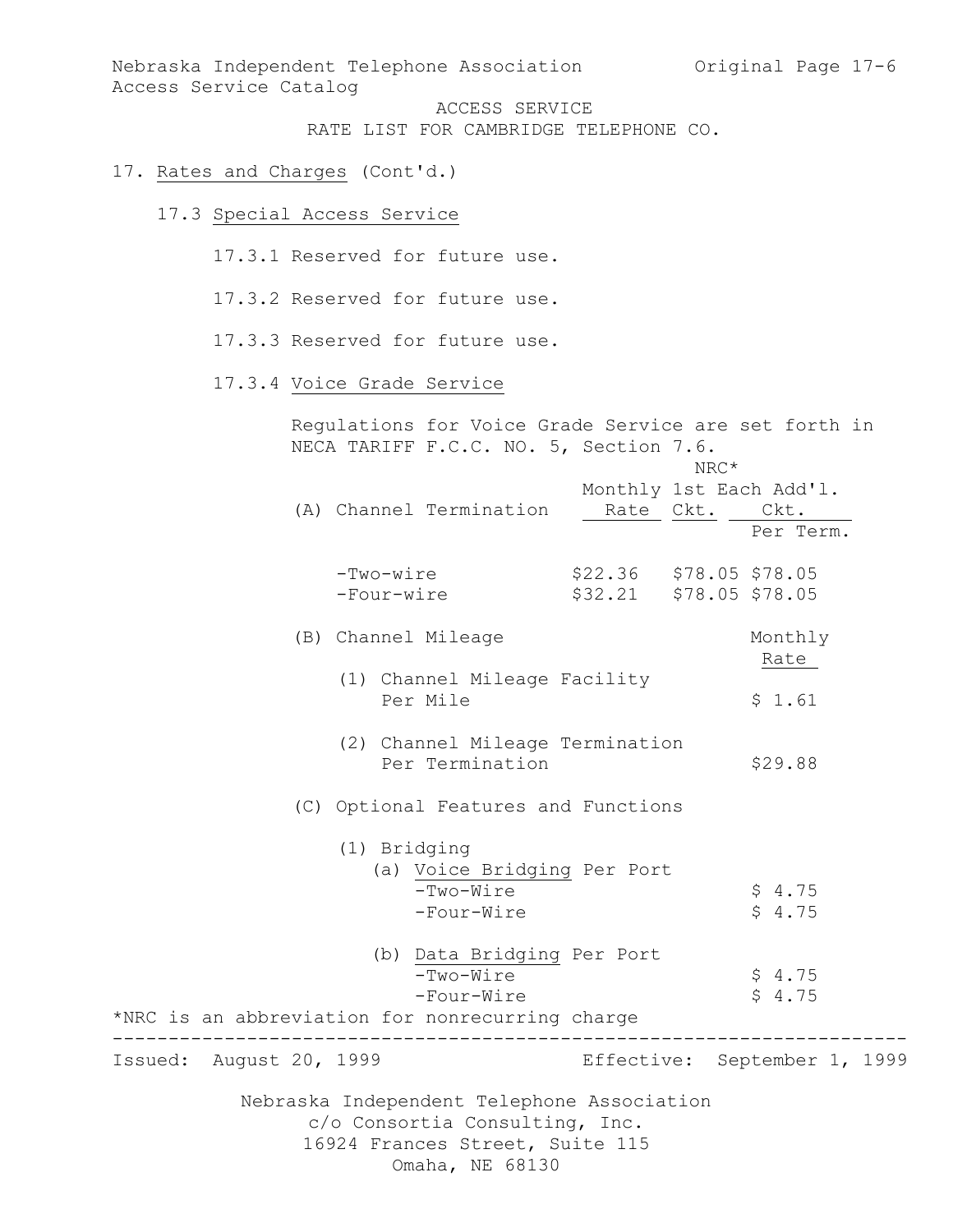### 17. Rates and Charges (Cont'd.)

- 17.3 Special Access Service (Cont'd.)
	- 17.3.4 Voice Grade Service (Cont'd.)
		- (1) Bridging (Cont'd.)
			- (C) Optional Features and Functions (Cont'd.)

|                                  | Monthly<br>Rate |
|----------------------------------|-----------------|
|                                  |                 |
| (c) Reserved for future use.     |                 |
| (d) Reserved for future use.     |                 |
|                                  |                 |
|                                  |                 |
| (e) Telemetry and Alarm Bridging |                 |
| Active Bridging Channel          |                 |
| Connections                      |                 |
| Per Channel Connected            |                 |
|                                  |                 |
| -Split Band                      | \$8.89          |
|                                  |                 |
| -Summation                       | \$3.47          |
|                                  |                 |
| Passive Bridging Channel         |                 |
| Connections                      |                 |
| Per Channel Connected            | \$0.24          |
|                                  |                 |

Issued: August 20, 1999 Effective: September 1, 1999

Nebraska Independent Telephone Association c/o Consortia Consulting, Inc. 16924 Frances Street, Suite 115 Omaha, NE 68130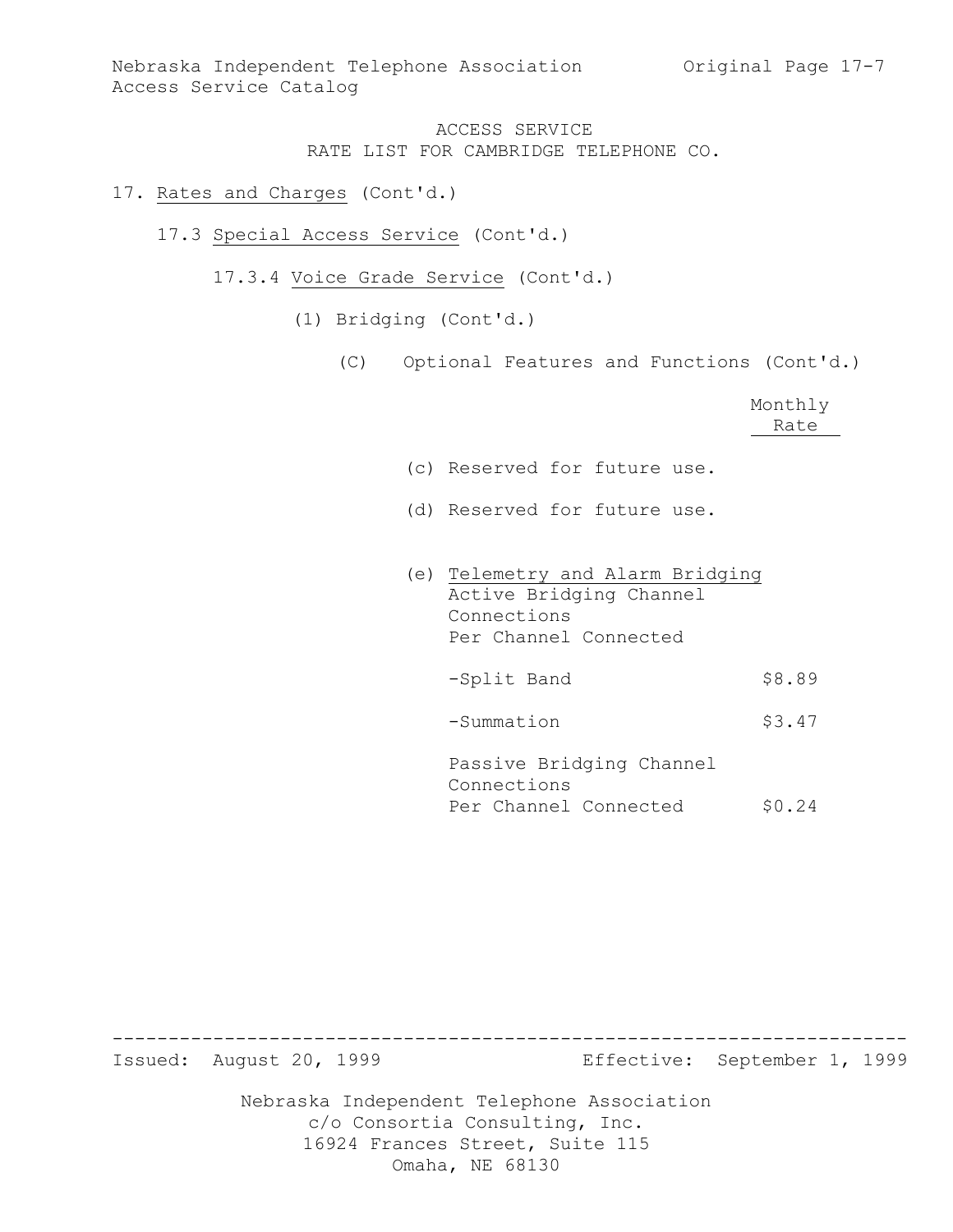### 17. Rates and Charges (Cont'd.)

### 17.3 Special Access Service (Cont'd.)

17.3.4 Voice Grade Service (Cont'd.)

|     |                                                                      | Monthly<br>Rate  |
|-----|----------------------------------------------------------------------|------------------|
|     | (C) Optional Features and<br>Functions (Cont'd.)                     |                  |
|     | (2) Conditioning Per Termination                                     |                  |
|     | - C-Type                                                             | \$5.69           |
|     | Data Capability                                                      | \$3.94           |
| (3) | Improved Return Loss for<br>Transmission<br>Per Termination          |                  |
|     | Two-Wire<br>- Four-Wire                                              | \$7.15<br>\$7.15 |
| (4) | Customer Specified Receive<br>Level Per Two-Wire Termination \$ 3.44 |                  |
| (5) | Reserved for future use.                                             |                  |
| (6) | Signaling Capability<br>Per Termination                              | \$11.73          |

Nebraska Independent Telephone Association c/o Consortia Consulting, Inc. 16924 Frances Street, Suite 115 Omaha, NE 68130 ----------------------------------------------------------------------- Issued: August 20, 1999 Effective: September 1, 1999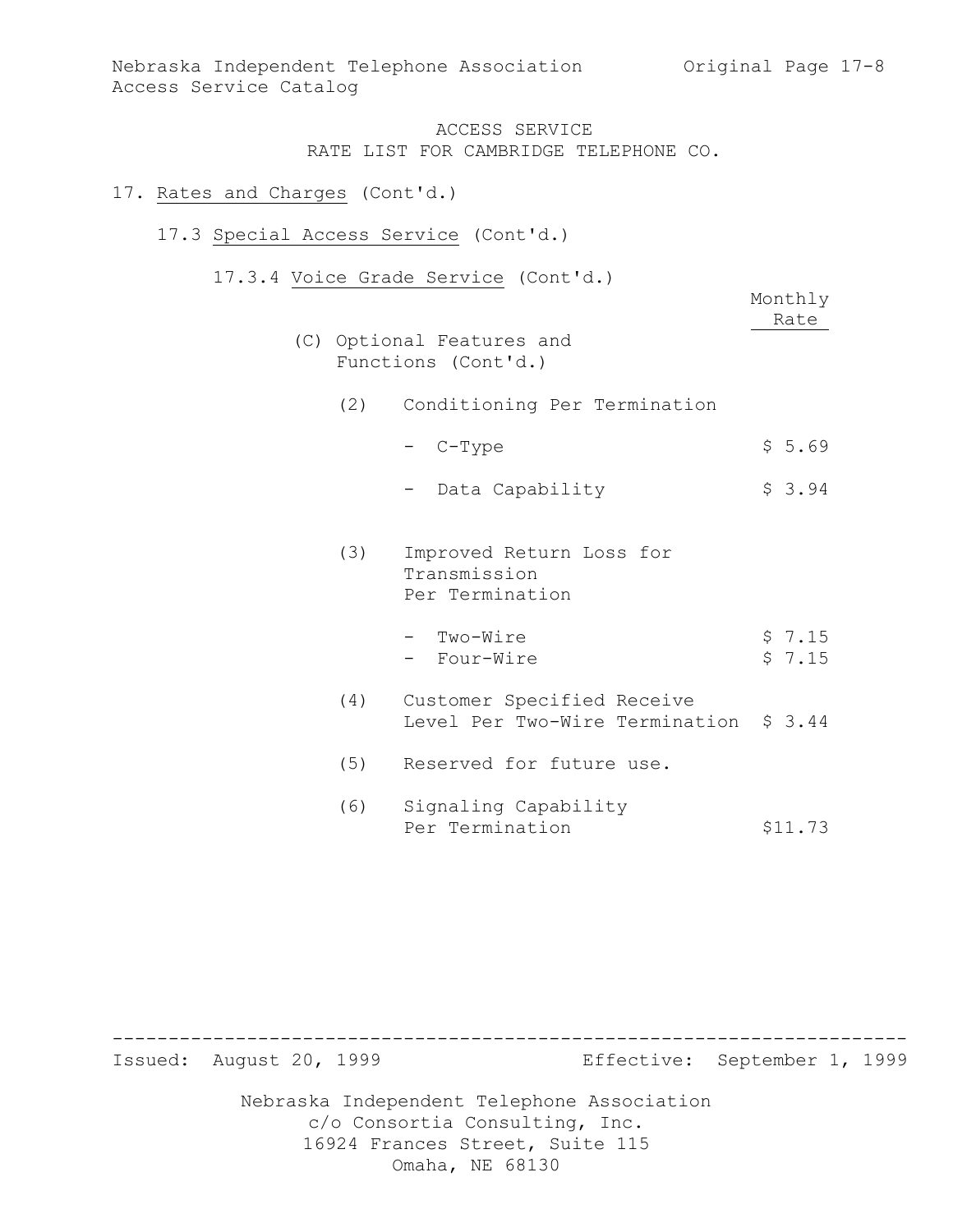#### 17. Rates and Charges (Cont'd.)

#### 17.3 Special Access Service (Cont'd.)

17.3.4 Voice Grade Service (Cont'd.)

Monthly Rate

- (C) Optional Features and Functions (Cont'd.)
	- (7) Selective Signaling Arrangement Per Arrangement \$ 6.38
	- (8) Transfer Arrangement (key activated or dial-up\*)
		- Per four port arrangement including control channel termination\*\* \$ 3.01
		- Per five port arrangement including control channel termination\*\* \$ 6.85
	- (9) Public Packet Switching Network (PPSN) Interface Arrangement Per Arrangement ICB

NOTE: ICB rates and charges shall be filed in 17.3.9. \*The dial-up option requires the customer to purchase the Controller Arrangement, which is described in NECA TARIFF F.C.C. NO. 5, Section 13.3.4. \*\*An additional Channel Termination charge will apply whenever a spare channel is configured as a leg to the customer designated premises. Additional channel mileage charges will also apply when the transfer arrangement is not located in the customer designated premises serving wire center.

-----------------------------------------------------------------------

Issued: August 20, 1999 Effective: September 1, 1999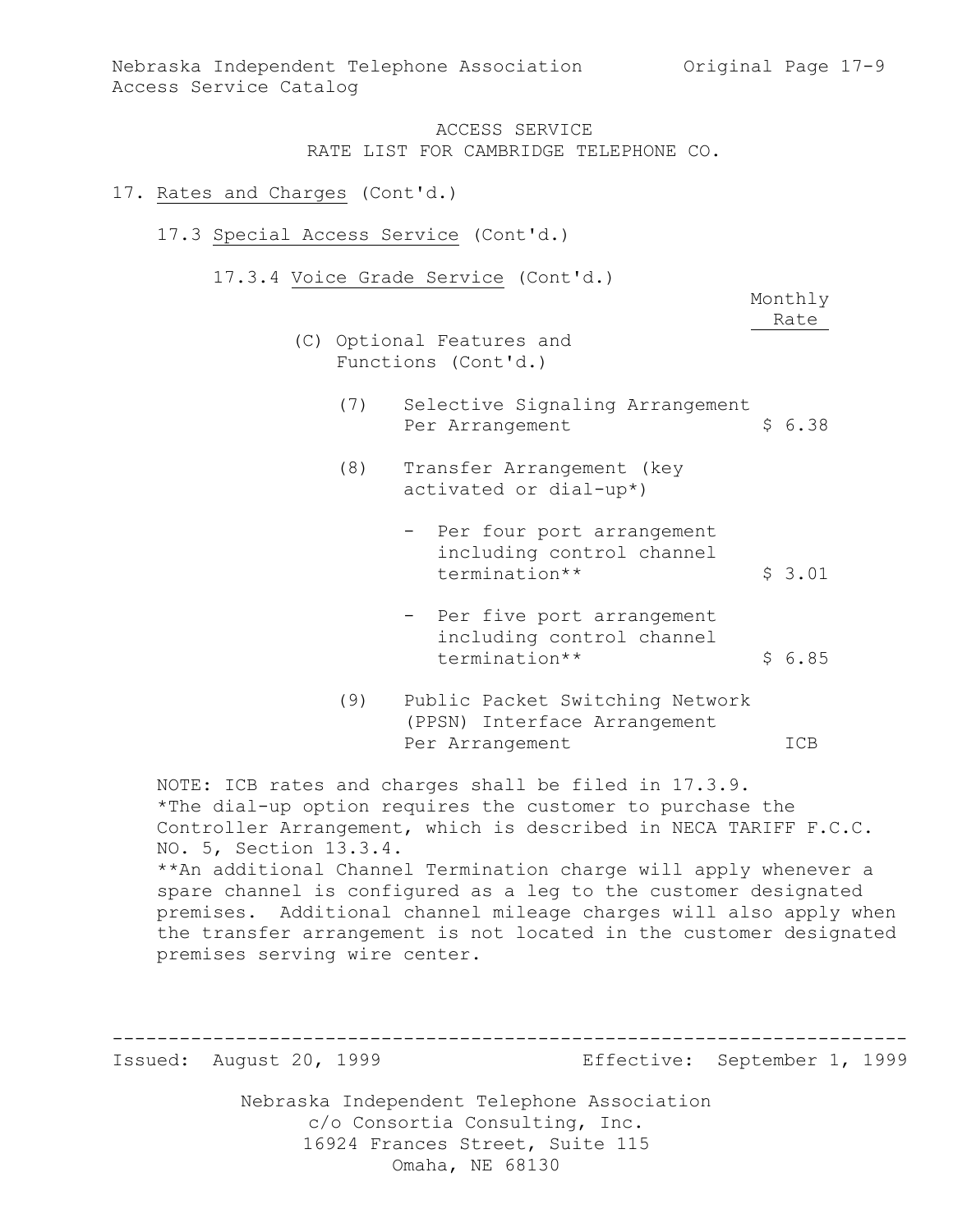#### 17. Rates and Charges (Cont'd.)

#### 17.3 Special Access Service (Cont'd.)

# 17.3.5 Program Audio Service

Regulations concerning Program Audio Service are set forth in Section 7.7 of NECA TARIFF F.C.C. NO. 5.

|                                                                                         |     |                                                                                                                   |                              |       | Monthly Nonrecurring<br>Rate * Charge                         |  |
|-----------------------------------------------------------------------------------------|-----|-------------------------------------------------------------------------------------------------------------------|------------------------------|-------|---------------------------------------------------------------|--|
|                                                                                         |     | Termination<br>Per Termination                                                                                    |                              |       | (A) Channel                                                   |  |
|                                                                                         |     | $-200$ to $3500$ Hz<br>$-100$ to 5000 Hz<br>$-50$ to 8000 Hz<br>$-50$ to 15000 Hz                                 |                              | 44.82 | $$41.60$ $$189.00$<br>44.82  189.00<br>44.82 189.00<br>189.00 |  |
|                                                                                         |     | (B) Channel Mileage                                                                                               |                              |       |                                                               |  |
|                                                                                         |     | (1) Channel Mileage Facility<br>Per Mile                                                                          |                              |       |                                                               |  |
|                                                                                         |     | $-200$ to 3500 Hz $\frac{1}{5}$ 3.46<br>- 100 to 5000 Hz 6.91<br>- 50 to 8000 Hz 10.37<br>- 50 to 15000 Hz 13.84  |                              |       |                                                               |  |
|                                                                                         | (2) | Channel Mileage<br>Termination<br>Per Termination                                                                 |                              |       |                                                               |  |
|                                                                                         |     | $-200$ to 3500 Hz $\frac{27}{100}$<br>$-100$ to 5000 Hz 62.54<br>- 50 to 8000 Hz 93.81<br>- 50 to 15000 Hz 125.08 |                              |       |                                                               |  |
| *Daily Rates are 1/10th of the monthly rates, up to a maximum of the<br>monthly charge. |     |                                                                                                                   |                              |       |                                                               |  |
| Issued: August 20, 1999                                                                 |     |                                                                                                                   | Effective: September 1, 1999 |       |                                                               |  |
|                                                                                         |     | Nebraska Independent Telephone Association<br>c/o Consortia Consulting, Inc.<br>16924 Frances Street, Suite 115   |                              |       |                                                               |  |

Omaha, NE 68130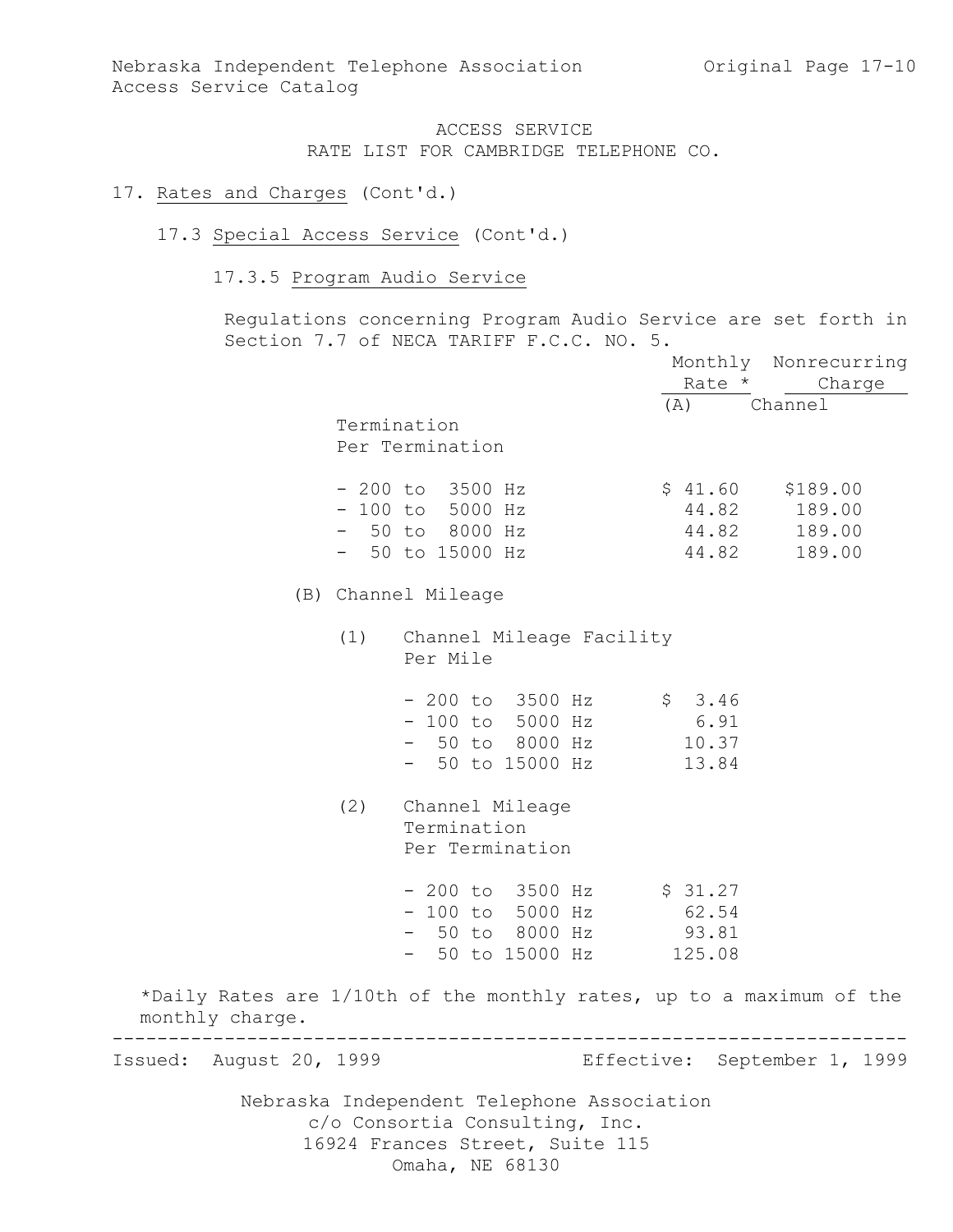- 17. Rates and Charges (Cont'd.)
	- 17.3 Special Access Service (Cont'd.)

17.3.5 Program Audio Service (Cont'd.)

Monthly Rate \*

(C) Optional Features and Functions

| (1) | Bridging, Distribution<br>Amplifier Per Port | \$19.19 |
|-----|----------------------------------------------|---------|
| (2) | Gain Conditioning<br>Per Service             | \$11.23 |
| (3) | Stereo<br>Per Service                        | \$18.24 |

17.3.6 Reserved for future use.

\* Daily Rates are 1/10th of the monthly rates, up to a maximum of the monthly charge. -----------------------------------------------------------------------

Issued: August 20, 1999 Effective: September 1, 1999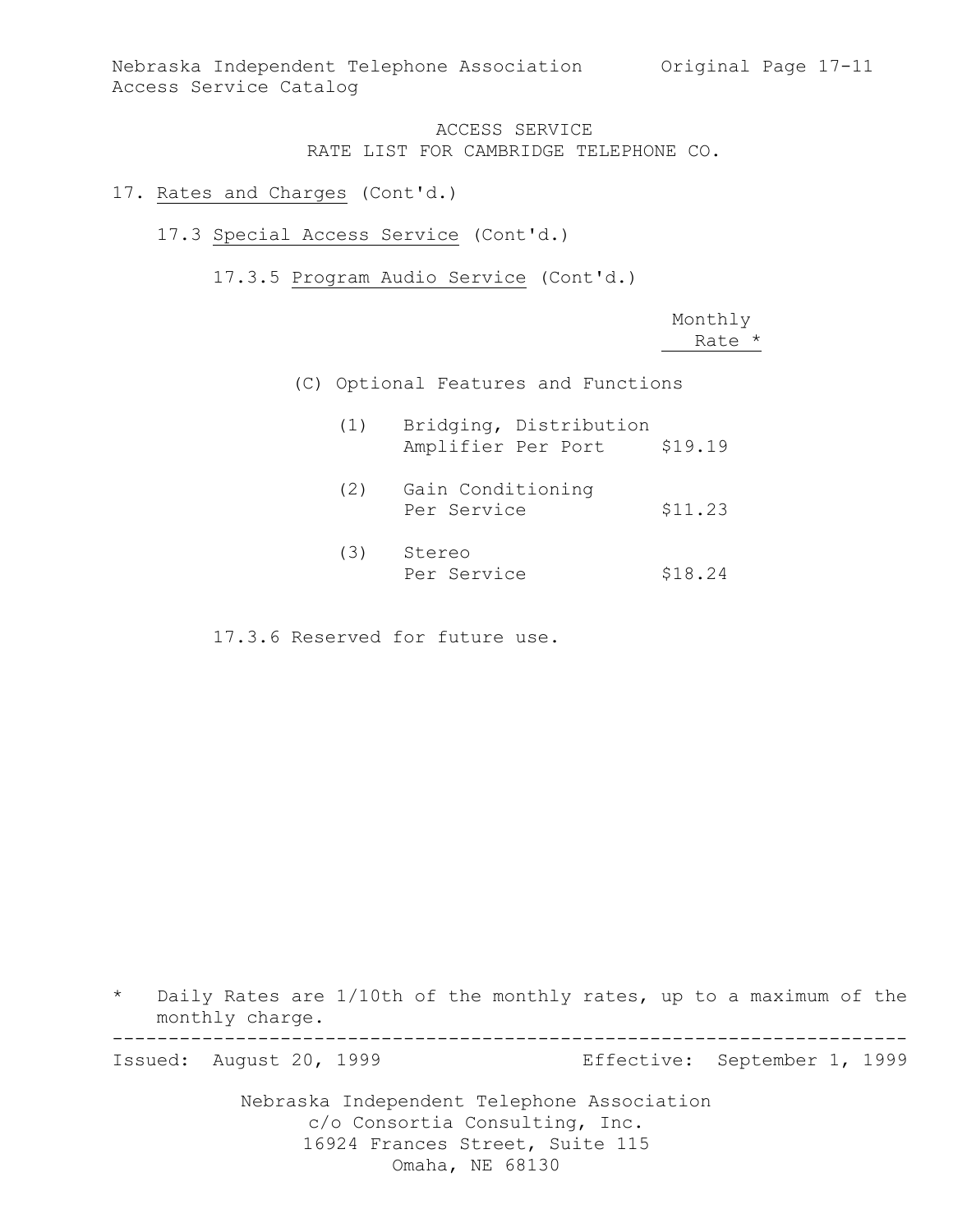Nebraska Independent Telephone Association Original Page 17-12 Access Service Catalog

> ACCESS SERVICE RATE LIST FOR CAMBRIDGE TELEPHONE CO.

### 17. Rates and Charges (Cont'd.)

## 17.3 Special Access Service (Cont'd.)

17.3.7 Digital Data Service

Regulations concerning Digital Data Service are set forth in NECA TARIFF F.C.C. NO. 5, Section 7.9.

|                                                                                                                 |                     |                           | Monthly Nonrecurring Charges<br>Rate 1st Ckt. Each Add'l |
|-----------------------------------------------------------------------------------------------------------------|---------------------|---------------------------|----------------------------------------------------------|
| (A) Channel Termination                                                                                         |                     |                           |                                                          |
| Per Termination                                                                                                 |                     |                           |                                                          |
| $-2.4$ kbps                                                                                                     |                     | \$55.73 \$241.00 \$241.00 |                                                          |
| - 4.8 kbps 55.73 241.00 241.00                                                                                  |                     |                           |                                                          |
| - 9.6 kbps                                                                                                      |                     | 55.73 241.00 241.00       |                                                          |
| - 56.0 kbps                                                                                                     |                     | 55.73 241.00 241.00       |                                                          |
| - 64.0 kbps                                                                                                     |                     | 55.73 241.00 241.00       |                                                          |
| (B) Channel Mileage                                                                                             |                     |                           |                                                          |
| (1) Channel Mileage Facility<br>Per Mile                                                                        |                     |                           |                                                          |
|                                                                                                                 |                     |                           |                                                          |
|                                                                                                                 |                     |                           |                                                          |
|                                                                                                                 |                     |                           |                                                          |
|                                                                                                                 |                     |                           |                                                          |
| - 2.4 kbps \$3.00<br>- 4.8 kbps 3.00<br>- 9.6 kbps 3.00<br>- 56.0 kbps 6.01<br>- 64.0 kbps 6.01                 |                     |                           |                                                          |
| (2) Channel Mileage Termination                                                                                 |                     |                           |                                                          |
| Per Termination                                                                                                 |                     |                           |                                                          |
| $-2.4$ kbps $$21.78$                                                                                            |                     |                           |                                                          |
| - 4.8 kbps 21.78                                                                                                |                     |                           |                                                          |
| - 9.6 kbps 21.78                                                                                                |                     |                           |                                                          |
| $-56.0$ kbps $43.57$                                                                                            |                     |                           |                                                          |
| - 64.0 kbps 43.57                                                                                               |                     |                           |                                                          |
|                                                                                                                 |                     | Monthly                   |                                                          |
| (C) Optional Features and Functions Rate                                                                        |                     |                           |                                                          |
| (1) Bridging Per Port                                                                                           | . _ _ _ _ _ _ _ _ _ | \$4.75                    |                                                          |
| August 20, 1999<br>Issued:                                                                                      |                     |                           | Effective: September 1, 1999                             |
| Nebraska Independent Telephone Association<br>c/o Consortia Consulting, Inc.<br>16924 Frances Street, Suite 115 |                     |                           |                                                          |
| Omaha, NE 68130                                                                                                 |                     |                           |                                                          |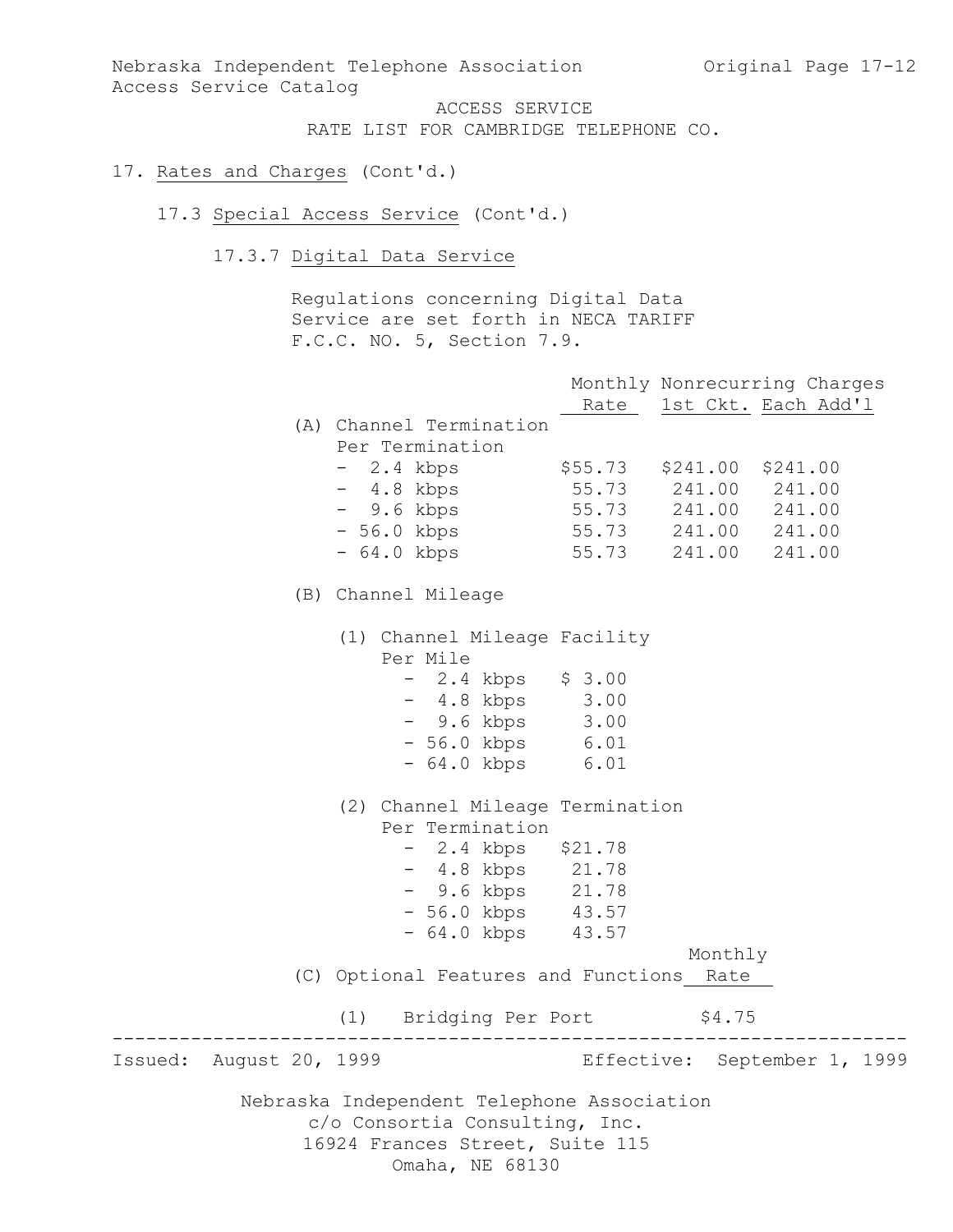#### 17. Rates and Charges (Cont'd.)

- 17.3 Special Access Service (Cont'd.)
	- 17.3.7 Digital Data Service (Cont'd.)

Monthly

- (C) Optional Features and Functions Rate (Cont'd.)
	- (2) Loop Transfer Arrangement Per Four Key Arrangement\* \$5.97
	- (3) Public Packet Switching Network Interface Arrangement
		- Per 9.6 kbps arrangement ICB - Per 56.0 kbps arrangement ICB

| (D) Term Discounts |           |                             | Percentage      |  |
|--------------------|-----------|-----------------------------|-----------------|--|
|                    |           | 56.0 and 64.0 Kbps Services |                 |  |
|                    | 36 months |                             | 10%             |  |
|                    | 60 months |                             | 20 <sup>8</sup> |  |

\* An additional Channel Termination charge will apply whenever a spare channel is configured as a leg to the customer designated premises. Additional Channel Mileage charges will also apply when the transfer arrangement is not located in the customer designated premises serving wire center.

-----------------------------------------------------------------------

ICB rates and charges are filed in 17.3.9 following.

Issued: August 20, 1999 Effective: September 1, 1999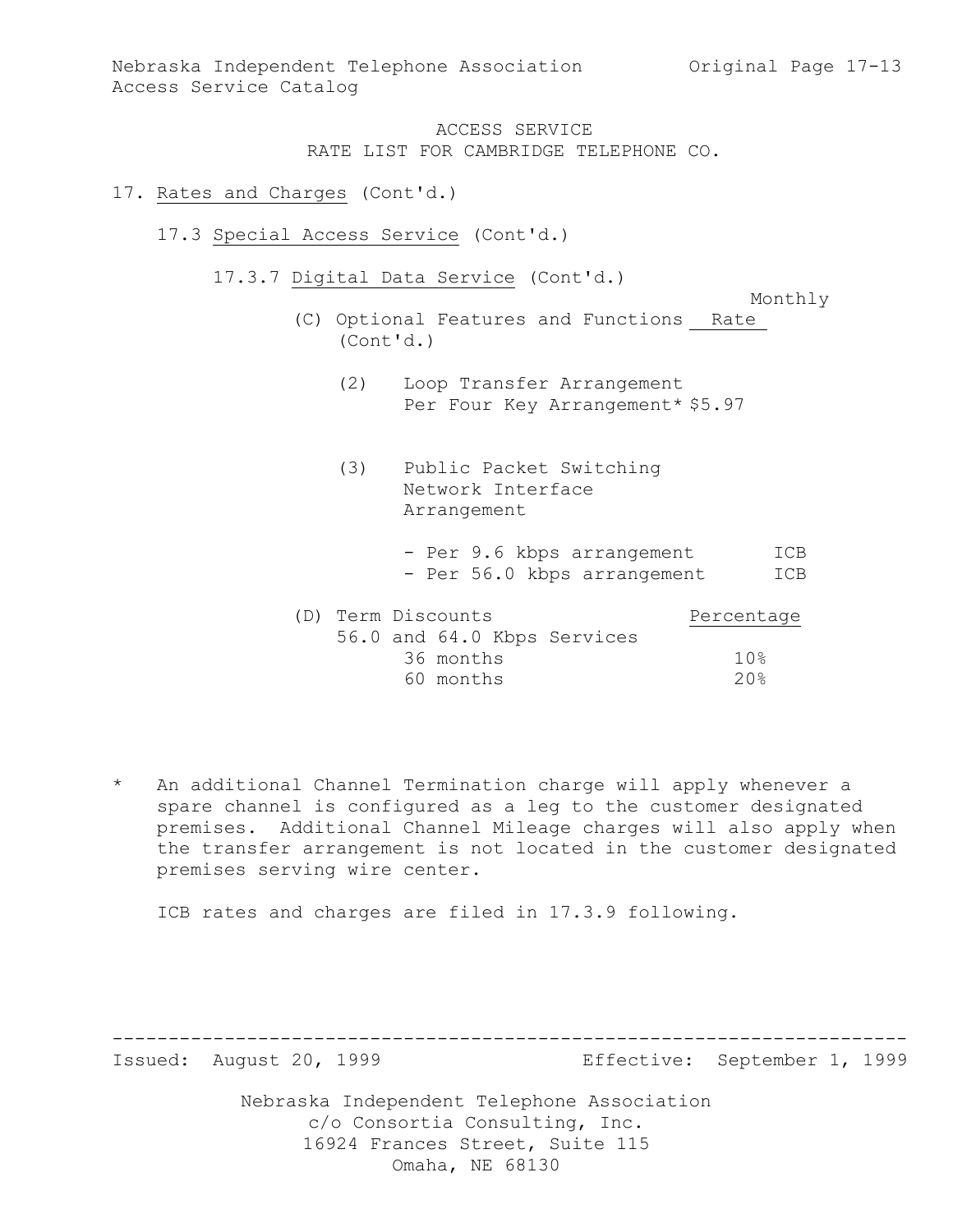Nebraska Independent Telephone Association c/o Consortia Consulting, Inc. 16924 Frances Street, Suite 115 Omaha, NE 68130 Nebraska Independent Telephone Association Original Page 17-14 Access Service Catalog ACCESS SERVICE RATE LIST FOR CAMBRIDGE TELEPHONE CO. 17. Rates and Charges (Cont'd.) 17.3 Special Access Service (Cont'd.) 17.3.8 High Capacity Service Regulations concerning High Capacity Service are set forth in 7.10 of NECA TARIFF F.C.C. NO. 5. Monthly Nonrecurring Charges Rate 1st Ckt. Each Add'l (A) Channel Termination Per Termination - DS1 1.544 Mbps \$61.52 \$327.00 \$327.00 - DS1C 3.152 Mbps ICB ICB ICB - DS2 6.312 Mbps ICB ICB ICB - Capacity of 1 DS3 ICB ICB ICB 44.736 Mbps Interface Per DS3 Channel Installed - Capacity of 3 DS3 ICB ICB ICB 44.736 Mbps Interface Per DS3 Channel Installed - Capacity of 6 DS3 ICB ICB ICB 44.736 Mbps Interface Per DS3 Channel Installed - Capacity of 12 DS3 ICB ICB ICB 44.736 Mbps Interface Per DS3 Channel Installed - DS4 274.176 Mbps ICB ICB ICB ICB rates and charges are filed in 17.3.9 following. ----------------------------------------------------------------------- Issued: August 20, 1999 Effective: September 1, 1999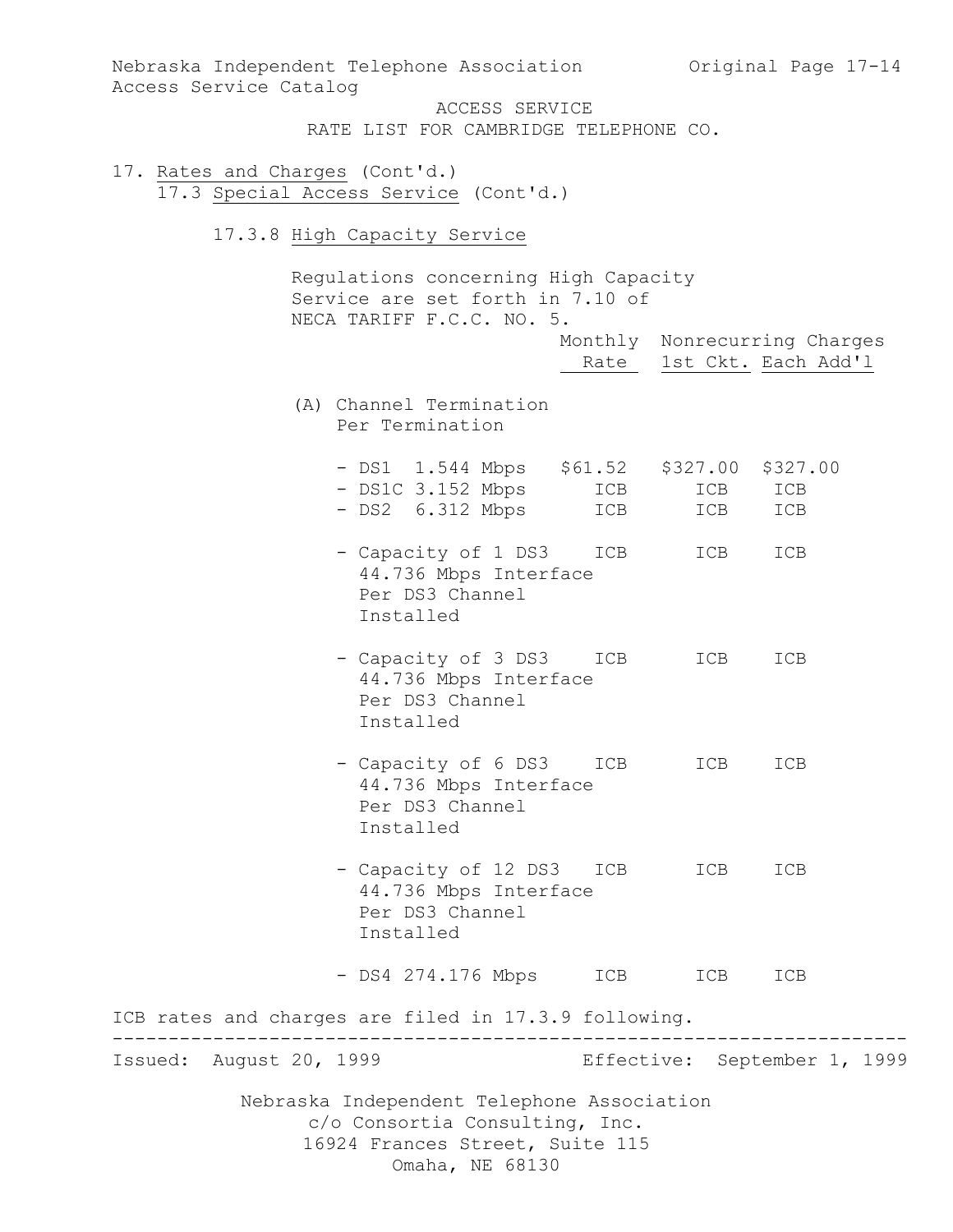# 17. Rates and Charges (Cont'd.) 17.3 Special Access Service (Cont'd.)

### 17.3.8 High Capacity Service (Cont'd.)

(B) Channel Mileage Monthly (1) Channel Mileage Facility Rate Per Mile

| $-1.544$ Mbps   | 66.06      |
|-----------------|------------|
| $-3.152$ Mbps   | ICB        |
| $-6.312$ Mbps   | ICB        |
| $-44.736$ Mbps  | ICB        |
| $-274.176$ Mbps | <b>TCB</b> |

(2) Channel Mileage Termination Per Termination

| $-1.544$ Mbps   | 319.10     |
|-----------------|------------|
| $-3.152$ Mbps   | ICB        |
| $-6.312$ Mbps   | ICB        |
| $-44.736$ Mbps  | ICB        |
| $-274.176$ Mbps | <b>TCB</b> |

(C) Term Discounts Percentage DS1 and DS3 Services 36 months 10% 60 months 20%

(D) Optional Features and Functions Monthly Rate

(1) Multiplexing, per arrangement

|                                                                              | DS4 to DS1<br>DS3 to DS1 | ICB<br>ICB                   |  |
|------------------------------------------------------------------------------|--------------------------|------------------------------|--|
|                                                                              | DS2 to DS1               | ICB                          |  |
|                                                                              | DS1C to DS1              | ICB                          |  |
|                                                                              | DS1 to Voice**           | \$196.53                     |  |
| ** A channel of this DS1 to the Hub can be used for Digital Data<br>Service. |                          |                              |  |
| Issued: August 20, 1999                                                      |                          | Effective: September 1, 1999 |  |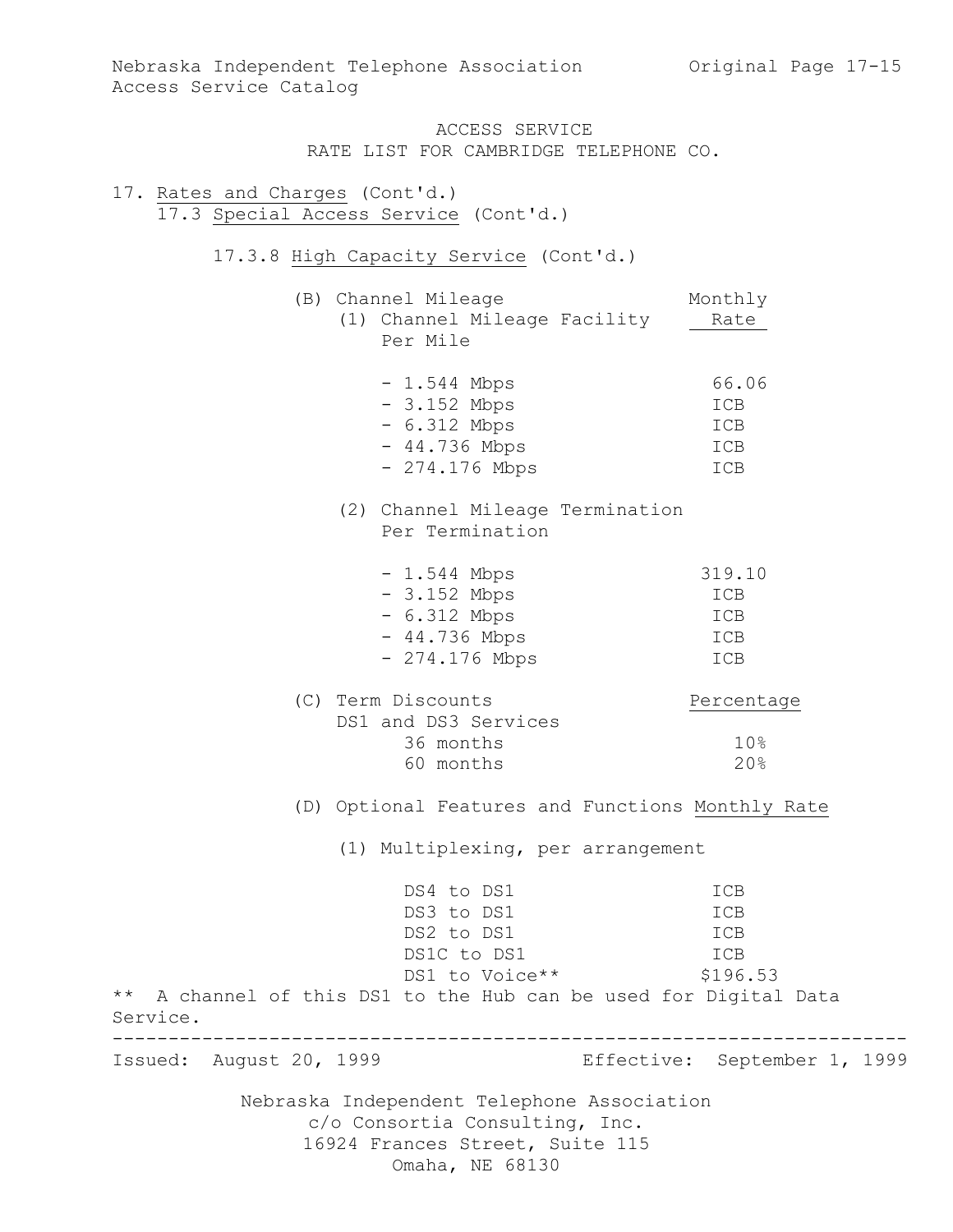Nebraska Independent Telephone Association c/o Consortia Consulting, Inc. 16924 Frances Street, Suite 115 Nebraska Independent Telephone Association Original Page 17-16 Access Service Catalog ACCESS SERVICE RATE LIST FOR CAMBRIDGE TELEPHONE CO. 17. Rates and Charges (Cont'd.) 17.3 Special Access Service (Cont'd.) 17.3.8 High Capacity Service (Cont'd.) (D) Optional Features and Functions Monthly Rate (Cont'd.) (1) Multiplexing, per arrangement (Cont'd.) DS1 to DS0 \$198.38 DS0 to Subrates -Up to 20 2.4 kbps services 301.92 -Up to 10 4.8 kbps services 185.32 -Up to 5 9.6 kbps services 161.92 (2) Automatic Loop Transfer Per Arrangement\* \$389.24 (3) Transfer Arrangement (key activated or dial-up\*\*) Per four port arrangement including control channel termination\*\*\* \$165.42 (E) Reserved for future use. (F) Clear Channel Capability - Per 1.544 Mbps transmission path None \* An additional Channel Termination charge will apply whenever the spare line is provided as a leg to the customer designated premises (CDP). \*\* The dial-up option requires the customer to purchase the Controller Arrangement from 13.3.4, as described in NECA TARIFF F.C.C. NO. 5. \*\*\* An additional Channel Termination charge will apply whenever a spare channel is configured as a leg to the CDP. Additional channel mileage charges will also apply when the transfer arrangement is not located in the CDP serving wire center. ----------------------------------------------------------------------- Issued: August 20, 1999 Effective: September 1, 1999

Omaha, NE 68130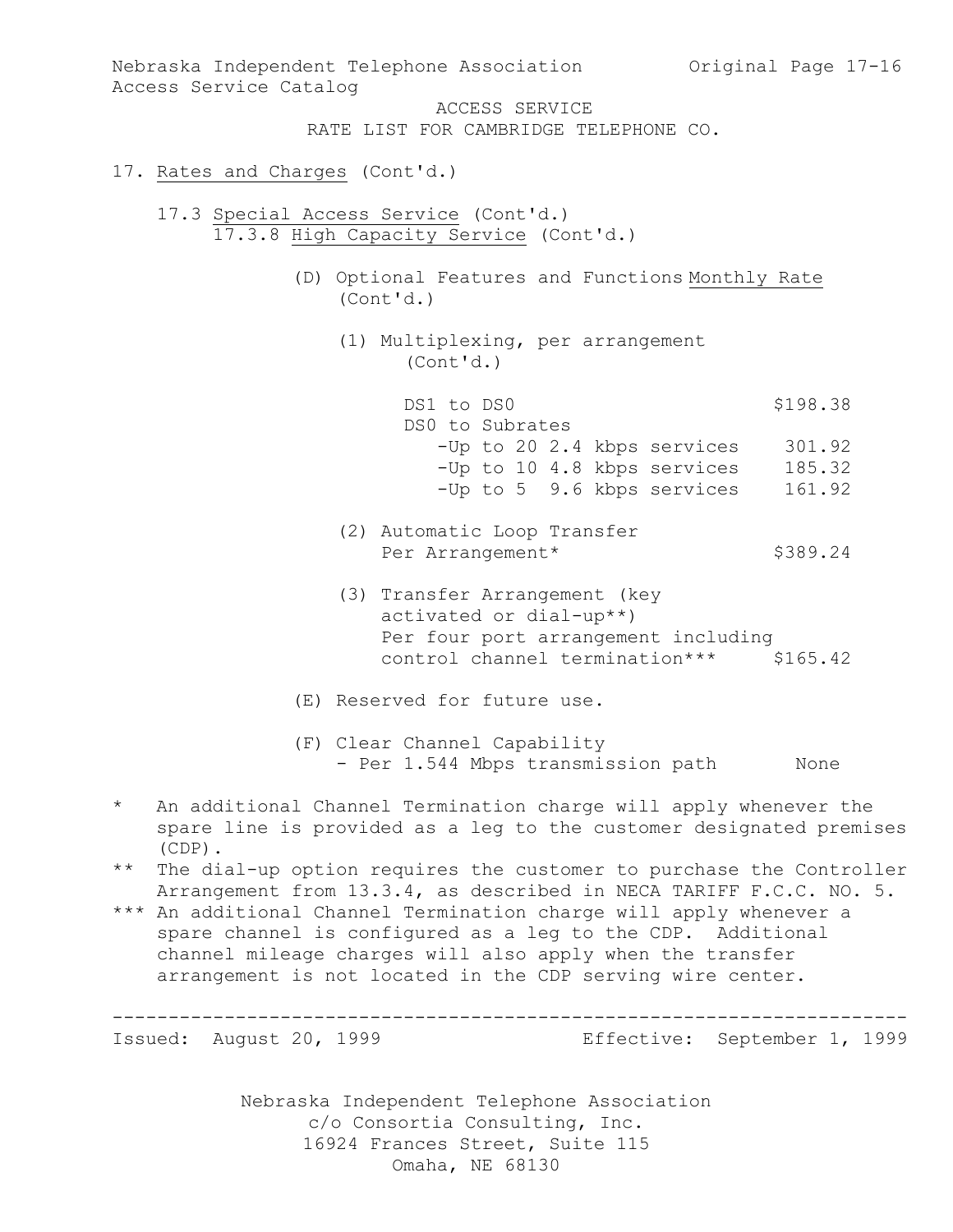### 17. Rates and Charges (Cont'd.)

### 17.3 Special Access Service (Cont'd.)

# 17.3.9 Individual Case Filings

Reserved for future use.

Issued: August 20, 1999 Effective: September 1, 1999

Nebraska Independent Telephone Association c/o Consortia Consulting, Inc. 16924 Frances Street, Suite 115 Omaha, NE 68130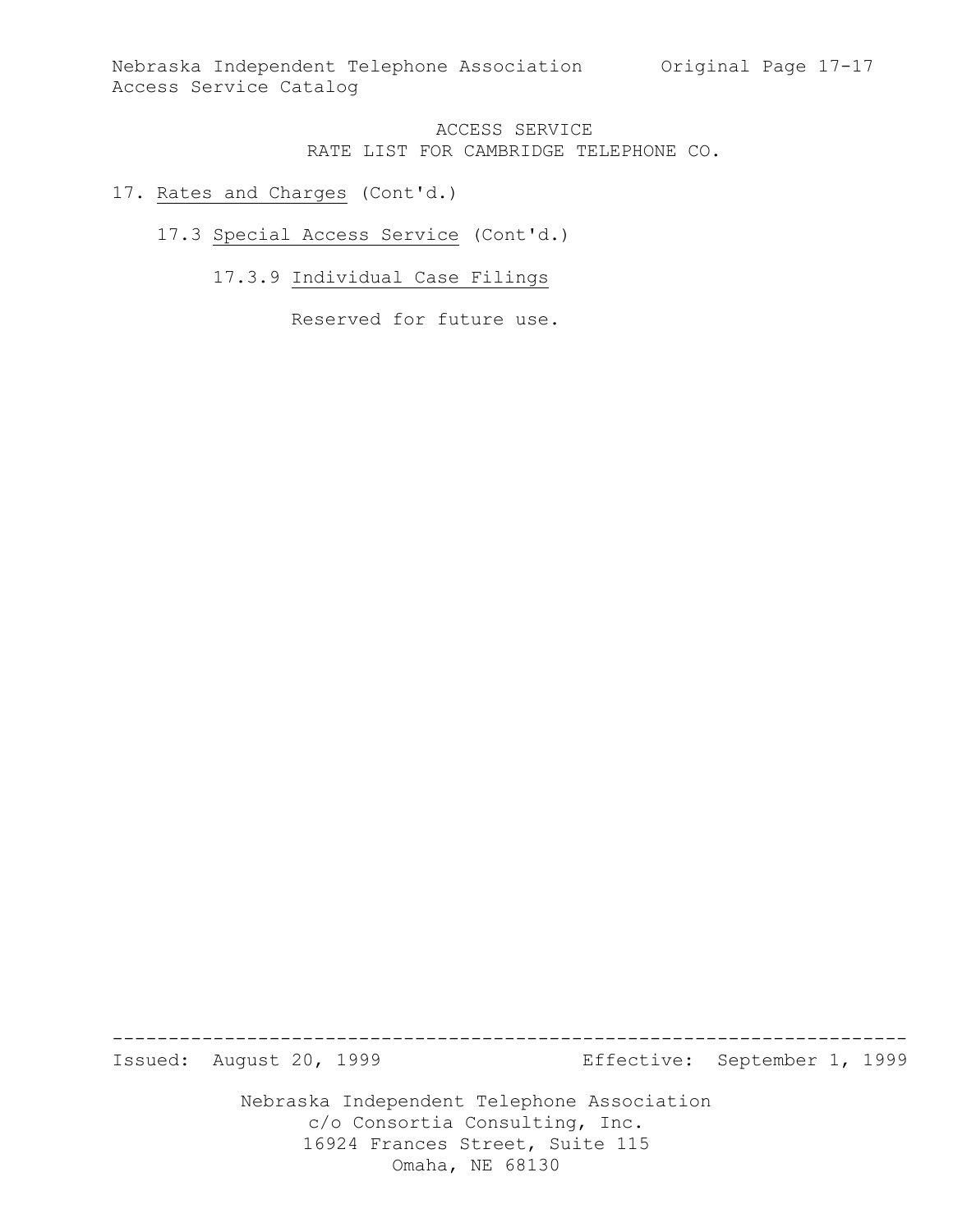Nebraska Independent Telephone Association Original Page 17-18 Access Service Catalog

> ACCESS SERVICE RATE LIST FOR CAMBRIDGE TELEPHONE CO.

#### 17. Rates and Charges (Cont'd.)

- 17.3 Special Access Service (Cont'd.)
	- 17.3.10 Optional Rate Plan Availability

The Term Discount Plan, as described in Section 7.2.8, is available where billing capability exists.

| 17.3.11 |     | Internet to K-12 Schools               | Monthly Nonrecurring |  |
|---------|-----|----------------------------------------|----------------------|--|
|         |     |                                        | Charges<br>Rate      |  |
|         | (A) | Channel Termination<br>Per Termination | $$22.50$ $$50.00$    |  |
|         |     |                                        | Monthly Rate         |  |
|         | (B) | Channel Mileage                        |                      |  |
|         |     | (1) Channel Mileage                    |                      |  |
|         |     | Facility, per                          |                      |  |
|         |     | airline mile                           | \$0.25               |  |
|         |     | (2) Channel Mileage                    |                      |  |
|         |     | Termination,                           |                      |  |
|         |     | per termination                        | \$2.50               |  |

Issued: August 20, 1999 Effective: September 1, 1999

Nebraska Independent Telephone Association c/o Consortia Consulting, Inc. 16924 Frances Street, Suite 115 Omaha, NE 68130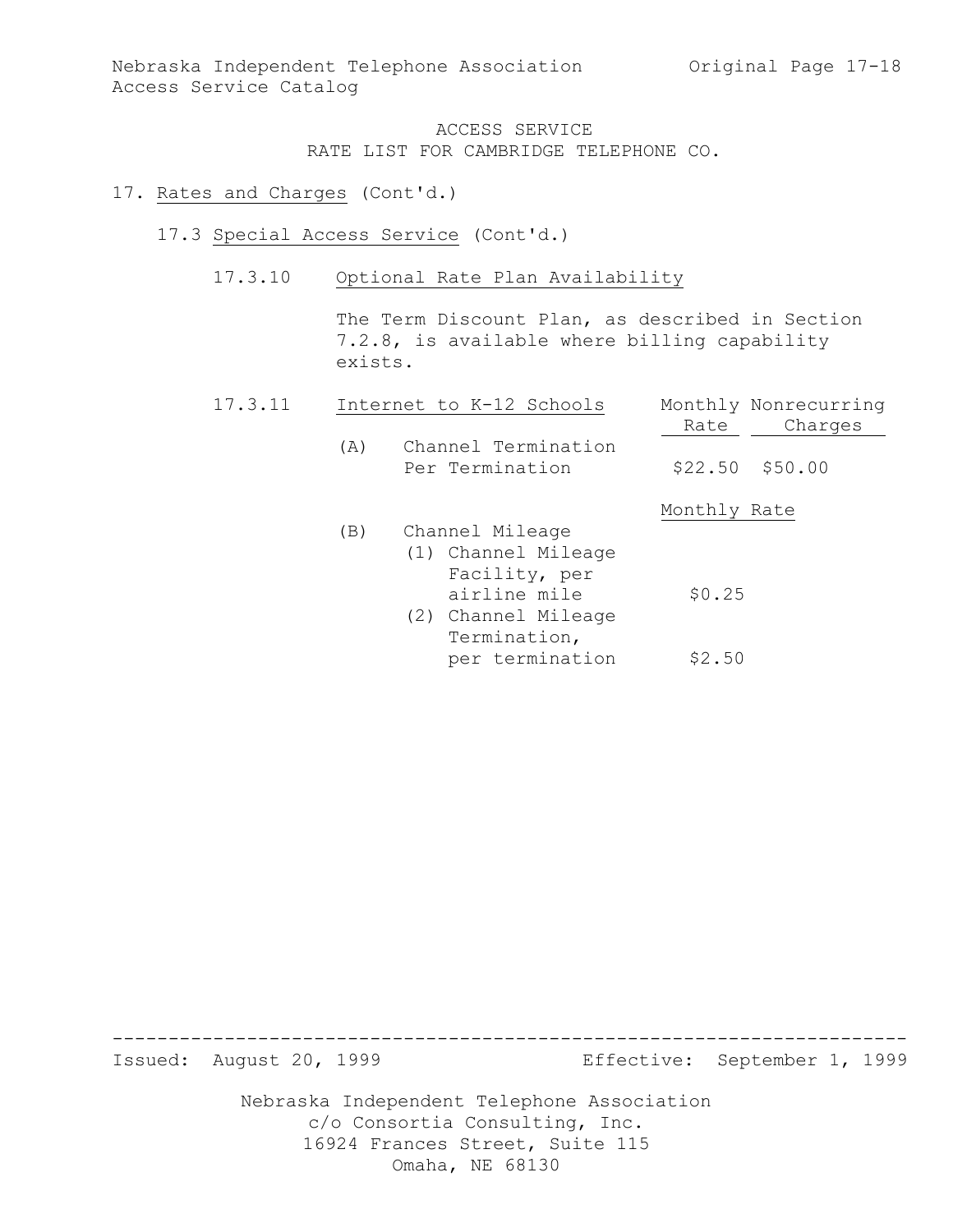Nebraska Independent Telephone Association Original Page 17-19 Access Service Catalog

ACCESS SERVICE

RATE LIST FOR CAMBRIDGE TELEPHONE CO.

- 17. Rates and Charges (Cont'd.) 17.4 Other Services
	- 17.4.1 Access Ordering

Charge

- (A) Access Order Charge Per Order  $$104.00$
- (B) Service Date Change Charge

A Service Date Change Charge will apply, on a per order per occurrence basis, for each service date changed. The Access Order Charge as specified in 17.4.1(A) preceding does not apply.

-Service Date Change Charge Per Order  $\frac{1}{2}$  34.00

(C) Design Change Charge

The Design Change Charge will apply on a per order per occurrence basis, for each order requiring design change.

(D) Miscellaneous Service Order Charge

Per Occurrence  $\frac{1}{2}$  \$ 34.00

17.4.2 Additional Engineering

Each Half Hour or Additional Engineering Periods Fraction Thereof

(A) Basic Time per engineer, normally scheduled working hours \$19.91

-----------------------------------------------------------------------

Issued: August 20, 1999 Effective: September 1, 1999

<sup>-</sup>Design Change Charge Per Order  $\frac{1}{5}$  34.00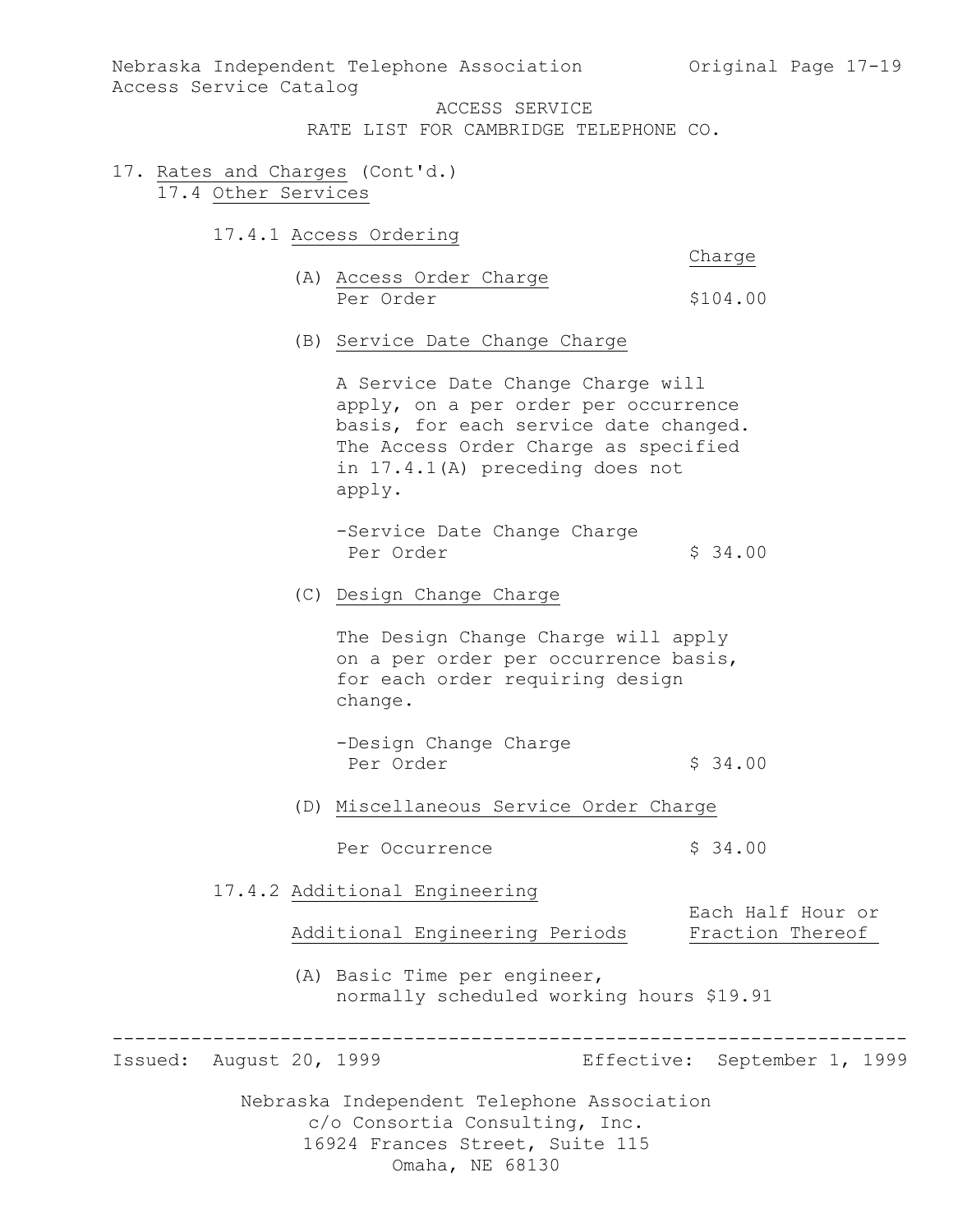| Access Service Catalog  |  | Nebraska Independent Telephone Association barra Original Page 17-20<br>ACCESS SERVICE                                                      |                                       |
|-------------------------|--|---------------------------------------------------------------------------------------------------------------------------------------------|---------------------------------------|
|                         |  | RATE LIST FOR CAMBRIDGE TELEPHONE CO.                                                                                                       |                                       |
|                         |  | 17. Rates and Charges (Cont'd.)<br>17.4 Other Services (Cont'd.)                                                                            |                                       |
|                         |  | 17.4.2 Additional Engineering (Cont'd.)                                                                                                     |                                       |
|                         |  | Additional Engineering Periods<br>(Cont'd.)                                                                                                 | Each Half Hour or<br>Fraction Thereof |
|                         |  | (B) Overtime per engineer, outside<br>of normally scheduled working<br>hours                                                                | \$29.86                               |
|                         |  | (C) Premium Time, outside of<br>scheduled work day, per<br>engineer                                                                         | \$39.82                               |
|                         |  | 17.4.3 Additional Labor                                                                                                                     |                                       |
|                         |  | Additional Labor Periods                                                                                                                    |                                       |
|                         |  | (A) Installation or Repair<br>- Overtime, outside of normally<br>scheduled working hours on a<br>scheduled workday                          |                                       |
|                         |  | Per Technician*<br>- Premium Time, outside of                                                                                               | \$28.12                               |
|                         |  | scheduled work day<br>Per Technician*                                                                                                       | \$37.49                               |
|                         |  | (B) Stand by<br>- Basic time, normally scheduled<br>working hours                                                                           |                                       |
|                         |  | Per Technician<br>- Overtime, outside of normally<br>scheduled working hours on a<br>scheduled work day                                     | \$18.93                               |
|                         |  | Per Technician*                                                                                                                             | \$28.39                               |
| charge of four hours.   |  | * A call out of a Telephone Company employee at a time not consecutive<br>with the employee's scheduled work period is subject to a minimum |                                       |
| Issued: August 20, 1999 |  |                                                                                                                                             | Effective: September 1, 1999          |
|                         |  | Nebraska Independent Telephone Association<br>c/o Consortia Consulting, Inc.<br>16924 Frances Street, Suite 115<br>Omaha, NE 68130          |                                       |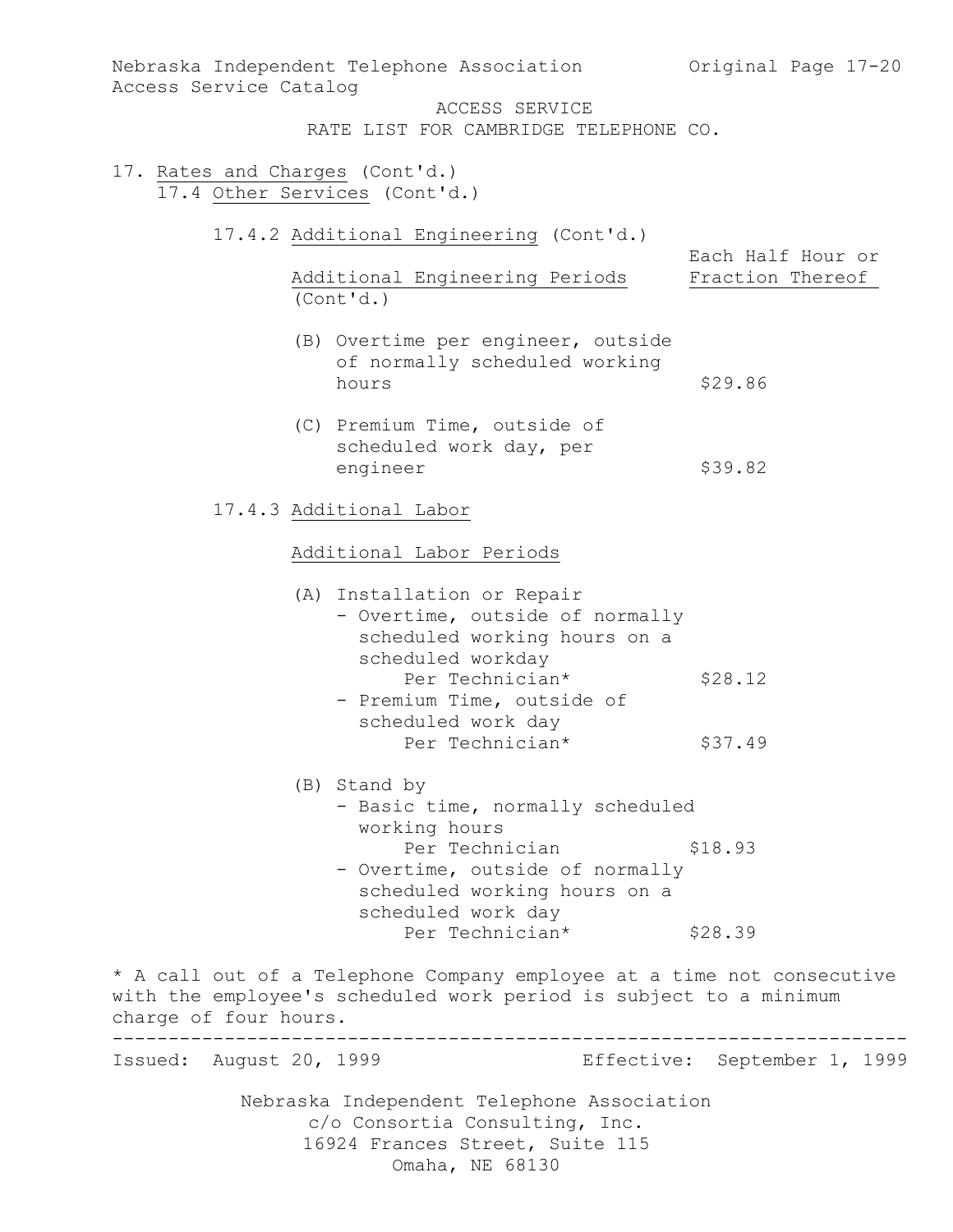Each Half Hour or

## ACCESS SERVICE RATE LIST FOR CAMBRIDGE TELEPHONE CO.

## 17. Rates and Charges (Cont'd.) 17.4 Other Services (Cont'd.)

17.4.3 Additional Labor (Cont'd.)

Additional Labor Periods (Cont'd.) Fraction Thereof

(B) Stand by (Cont'd.)

- Premium Time, outside of scheduled work day Per Technician\* \$37.85

|                         |                                                                                                                                            | Each Half Hour or                              |                                       |
|-------------------------|--------------------------------------------------------------------------------------------------------------------------------------------|------------------------------------------------|---------------------------------------|
|                         |                                                                                                                                            | Fraction Thereof                               |                                       |
|                         |                                                                                                                                            | Installation<br>and Repair<br>Technician Tech. | Central<br>Office<br>Main-<br>tenance |
|                         | (C) Testing and Maintenance with<br>other Telephone Companies, or<br>Other Labor                                                           |                                                |                                       |
|                         | - Basic Time per technician,<br>normally scheduled working<br>hours                                                                        | \$18.75                                        | \$19.67                               |
|                         | - Overtime per technician<br>outside of normally<br>scheduled working hours on<br>a work day*                                              | \$28.12                                        | \$29.50                               |
|                         | - Premium Time per technician,<br>outside of scheduled work<br>$day*$                                                                      | \$37.49                                        | \$39.33                               |
| charge of four hours.   | *A call out of a Telephone Company employee at a time not consecutive<br>with the employee's scheduled work period is subject to a minimum |                                                |                                       |
| Issued: August 20, 1999 |                                                                                                                                            | Effective: September 1, 1999                   |                                       |
|                         | Nebraska Independent Telephone Association<br>c/o Consortia Consulting, Inc.<br>16924 Frances Street, Suite 115                            |                                                |                                       |

Omaha, NE 68130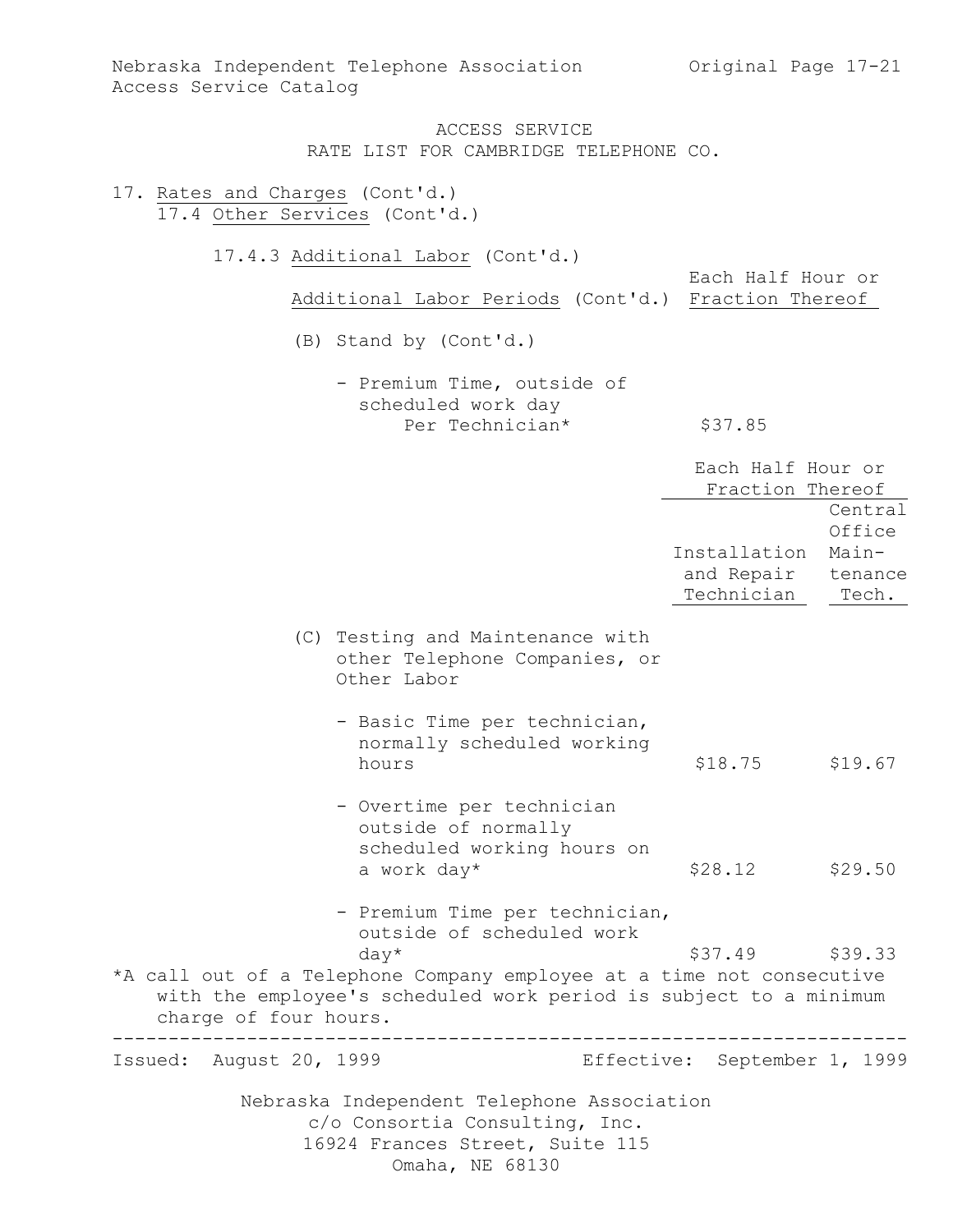#### 17. Rates and Charges (Cont'd.)

- 17.4 Other Services (Cont'd.)
	- 17.4.4 Miscellaneous Services

| (A) Additional Cooperative Acceptance Testing- |                   |
|------------------------------------------------|-------------------|
| Switched Access                                |                   |
|                                                | Each Half Hour or |
| Testing Periods                                | Fraction Thereof  |

Basic Time, Overtime\* and Premium Time\* See the rates

for Additional Labor as set forth in 17.4.3(C)preceding.

(B) Additional Automatic Testing - Switched Access

| Additional Tests To First | Per Test Per      |
|---------------------------|-------------------|
| Point of Switching        | Transmission Path |
| Gain-Slope Tests          | \$2.89            |
| C-Notched Noise Tests     | \$2.89            |
| $1004$ Hz Loss**          | \$2.89            |
| C-Message Noise**         | \$2.89            |
| Balance (return loss) **  | \$2.89            |

- \* A call out of a Telephone Company employee at a time not consecutive with the employee's scheduled work period is subject to a minimum charge of four hours.
- \*\* The 1004 Hz, C-Message Noise and Balance tests are non-chargeable routine tests; however, they may be requested on an as needed or more than routine scheduled basis, in which cases the charges herein apply. See NECA TARIFF F.C.C. NO. 5, 13.3.1(A)(2).

Issued: August 20, 1999 Effective: September 1, 1999

Nebraska Independent Telephone Association c/o Consortia Consulting, Inc. 16924 Frances Street, Suite 115 Omaha, NE 68130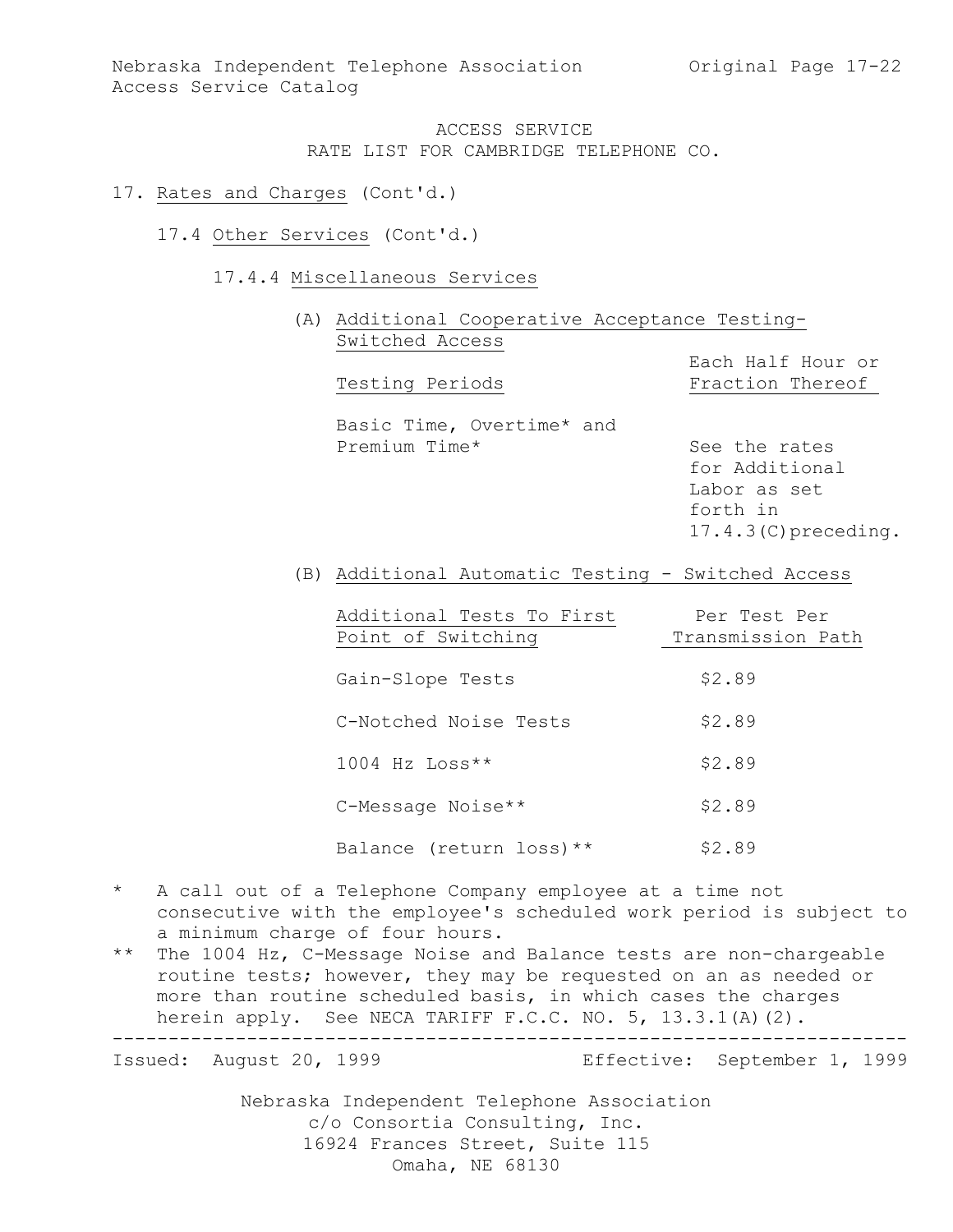Nebraska Independent Telephone Association Original Page 17-23 Access Service Catalog

> ACCESS SERVICE RATE LIST FOR CAMBRIDGE TELEPHONE CO.

- 17. Rates and Charges (Cont'd.) 17.4 Other Services (Cont'd.)
	- 17.4.4 Miscellaneous Services (Cont'd.)
		- (C) Additional Manual Testing Switched Access

Additional Tests To First Point of Switching

|                         | Gain-Slope, C-Notched Noise<br>and any other agreed to<br>tests<br>Per Technician                                                          | Each Half Hour Or<br>Fraction Thereof<br>See the rates<br>for Additional<br>Labor, as set<br>forth in<br>17.4.3(C)<br>preceding. |
|-------------------------|--------------------------------------------------------------------------------------------------------------------------------------------|----------------------------------------------------------------------------------------------------------------------------------|
|                         | (D) Additional Cooperative Acceptance Testing -<br>Special Access                                                                          |                                                                                                                                  |
|                         |                                                                                                                                            | Each Half Hour Or                                                                                                                |
|                         | Testing Periods                                                                                                                            | Fraction Thereof                                                                                                                 |
|                         | Basic Time, Overtime*                                                                                                                      | See the rates                                                                                                                    |
|                         | and Premium Time*                                                                                                                          | for Additional                                                                                                                   |
|                         |                                                                                                                                            | Labor as set                                                                                                                     |
|                         |                                                                                                                                            | forth in                                                                                                                         |
|                         |                                                                                                                                            | 17.4.3(C)                                                                                                                        |
|                         |                                                                                                                                            | preceding.                                                                                                                       |
|                         | (E) Additional Manual Testing -                                                                                                            |                                                                                                                                  |
|                         | Special Access                                                                                                                             |                                                                                                                                  |
|                         |                                                                                                                                            | Each Half Hour Or                                                                                                                |
|                         | Testing Periods                                                                                                                            | Fraction Thereof                                                                                                                 |
|                         | Basic Time, Overtime*                                                                                                                      | See the rates                                                                                                                    |
|                         | and Premium Time*                                                                                                                          | for Additional                                                                                                                   |
|                         |                                                                                                                                            | Labor as set                                                                                                                     |
|                         |                                                                                                                                            | forth in                                                                                                                         |
|                         |                                                                                                                                            | 17.4.3(C)                                                                                                                        |
|                         |                                                                                                                                            | preceding.                                                                                                                       |
| charge of four hours.   | *A call out of a Telephone Company employee at a time not consecutive<br>with the employee's scheduled work period is subject to a minimum |                                                                                                                                  |
| Issued: August 20, 1999 |                                                                                                                                            | Effective: September 1, 1999                                                                                                     |
|                         | Nebraska Independent Telephone Association                                                                                                 |                                                                                                                                  |
|                         | c/o Consortia Consulting, Inc.                                                                                                             |                                                                                                                                  |
|                         | 16924 Frances Street, Suite 115                                                                                                            |                                                                                                                                  |
|                         | Omaha, NE 68130                                                                                                                            |                                                                                                                                  |
|                         |                                                                                                                                            |                                                                                                                                  |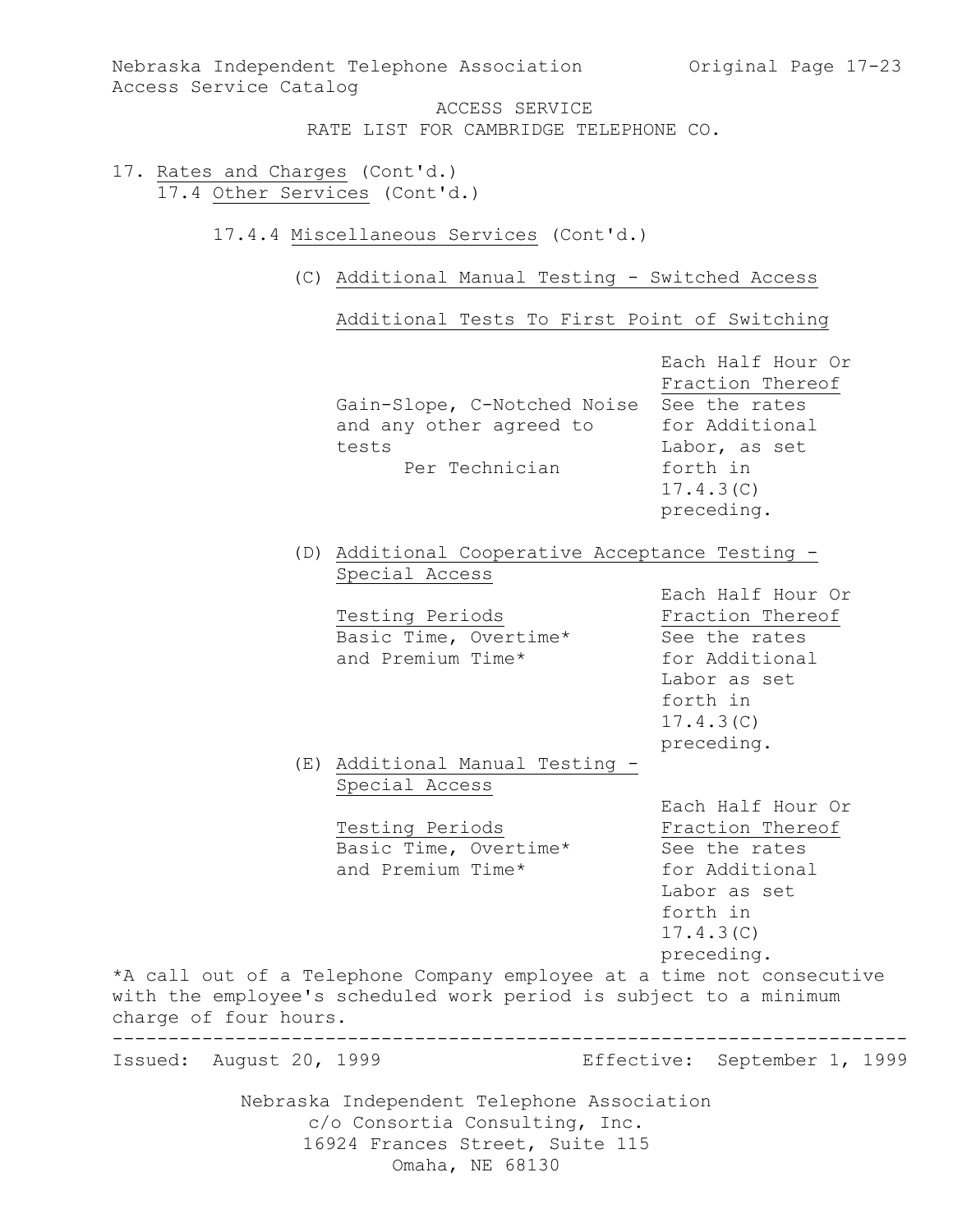Nebraska Independent Telephone Association (Original Page 17-24) Access Service Catalog

> ACCESS SERVICE RATE LIST FOR CAMBRIDGE TELEPHONE CO.

- 17. Rates and Charges (Cont'd.)
	- 17.4 Other Services (Cont'd.)
		- 17.4.4 Miscellaneous Services (Cont'd.)

#### (F) Maintenance of Service

| Maintenance of<br>Service Periods          | Each Half Hour<br>Or Fraction<br>Thereof                                               |  |  |
|--------------------------------------------|----------------------------------------------------------------------------------------|--|--|
| Basic Time, Overtime*<br>and Premium Time* | See the rates<br>for Additional<br>Labor as set<br>forth in<br>17.4.3(C)<br>preceding. |  |  |
| (G) Reserved for future use.               |                                                                                        |  |  |

(H) Reserved for future use.

(I) Reserved for future use.

\* A call out of a Telephone Company employee at a time not consecutive with the employee's scheduled work period is subject to a minimum charge of four hours.

----------------------------------------------------------------------- Issued: August 20, 1999 Effective: September 1, 1999